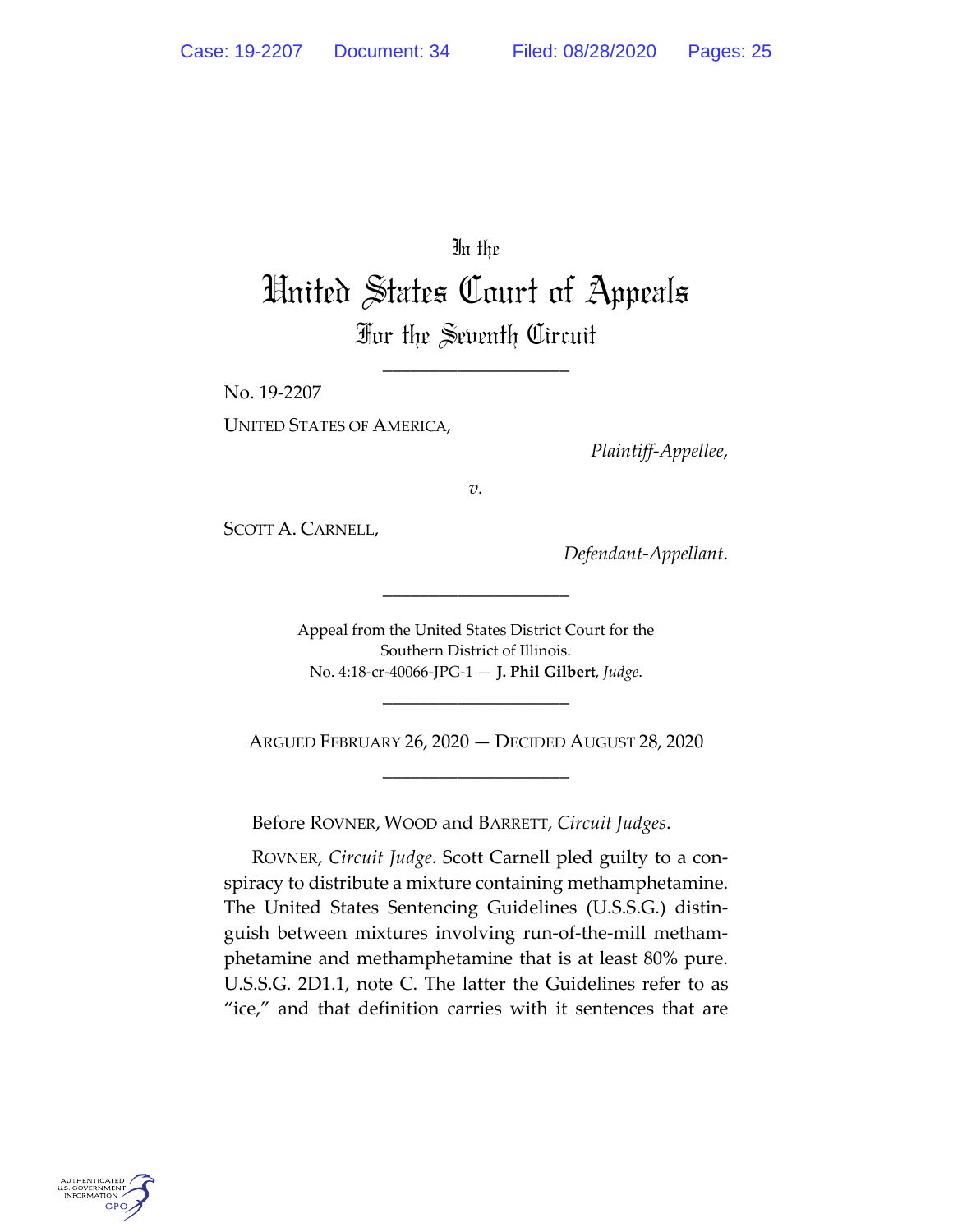substantially higher than those for non-ice methampheta-mine.<sup>[1](#page-1-0)</sup> Carnell claims that the government failed to meet its burden of proving that the substance in which he dealt was ice methamphetamine, and therefore he should have been sentenced as though he was involved in a conspiracy to distribute methamphetamine that is less than 80% pure.

#### **I.**

The government indicted Scott Carnell, Kayla Kempfer, Jordan Vuichard, and Jarrett Hood on one count of conspiring to distribute 50 grams or more of a mixture or substance containing methamphetamine, pursuant to 21 U.S.C. §§841(a)(1), 841(b)(1)(B) and 846. Carnell pled guilty to the charge. Drug distribution structures can be as complicated as some corporate structures, so we have provided a condensed graphic version below.

<span id="page-1-0"></span> $1$  For a thoughtful discussion of the disparity in sentencing between methamphetamine and ice, see, *United States v. Hendricks*, 307 F. Supp. 3d 1104, 1105 (D. Idaho 2018).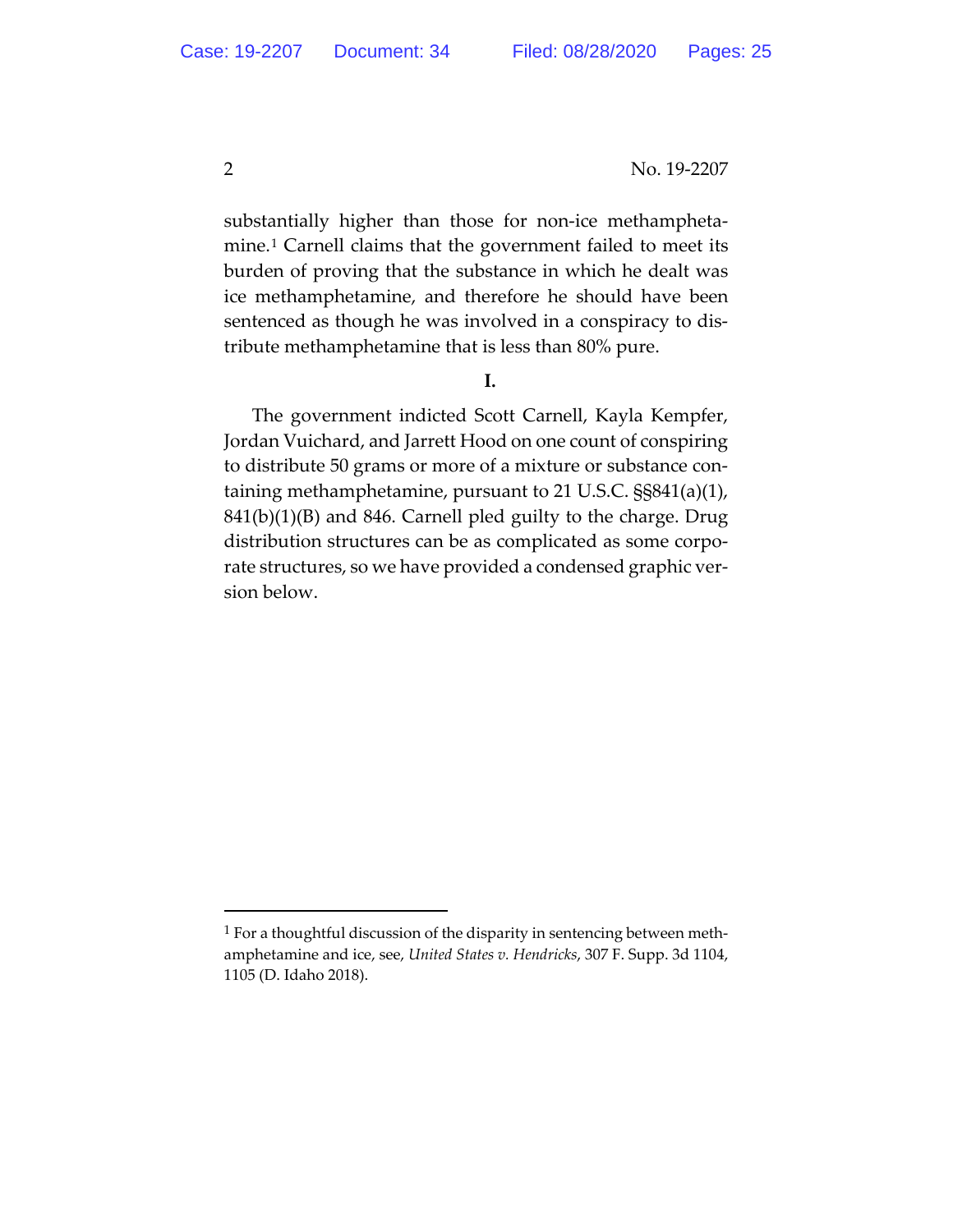

It is important to note that Nelson, Higgins, and Hughes were not part of this charged conspiracy. But all three co-defendants, Kempfer, Vuichard, and Hood, who were part of the conspiracy, admitted to obtaining methamphetamine from the defendant. The pre-sentence investigation report (PSR) concluded that Carnell's relevant conduct, for sentencing purposes, involved 2.37 kilograms of ice. Ultimately the court adopted this quantity finding from the PSR, which, along with increases and decreases for criminal history and acceptance of responsibility, landed Carnell with an offense level of 36 and a sentencing guideline range of 168-210 months. The district court judge imposed a sentence of 192 months.

During the sentencing phase, Carnell objected to the PSR's classification of the drugs as "ice." He argued that the word "ice" was used colloquially by members of the conspiracy and others with whom he bought and sold drugs to refer to any methamphetamine, rather than a specific form of 80% pure methamphetamine. Although Carnell initially disputed the quantity determination to which he should be held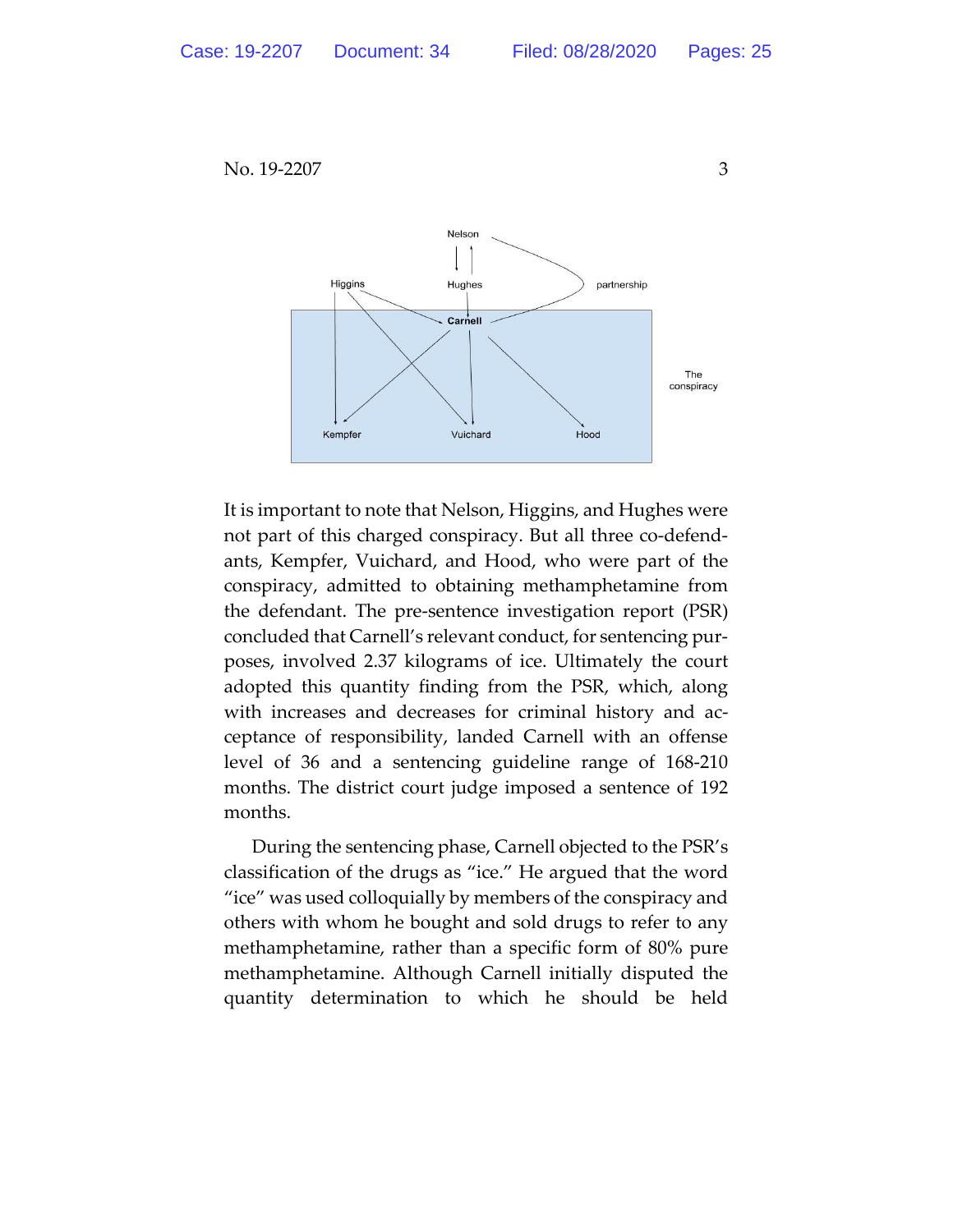accountable, he eventually withdrew his objection to the 2.7 kilogram quantity and objected only to the classification of the drugs as "ice." In response, the government asserted that it had sufficient evidence to establish, by a preponderance of the evidence, that the defendant was involved with ice as it is defined in U.S.S.G. 2D1.1, note C. In addition, four months after Carnell's objections to the PSR, the government filed a supplemental response to Carnell's objections and included lab reports reporting the purity of methamphetamine seized from Carnell's alleged supplier (who was not part of this conspiracy). We will describe the facts surrounding that seizure below.

Although the government describes its evidence identifying the drug as "ice" witness by witness, we think it most useful to divide the government's evidence into three categories. The first is nomenclature. In page after page, the government detailed the many instances in which the defendant and his co-defendants used the word "ice" to describe the drug they procured and distributed. For example, in his post-arrest statement, Carnell continually referred to the drugs he received and distributed as "ice." For reasons we elucidate below, we need not detail the various evidence that the defendant and his co-conspirators bought and sold drugs that they called "ice," as we conclude that the vernacular use of the word "ice" is insufficient to meet the government's burden of proving that the drugs were, in fact, ice as defined by 2D1.1, note C of the Guidelines.

The second category of evidence involves the physical properties and user-described quality of the drugs. Detective Donald Krull of the Randolph County Sheriff's office, one of the investigators of this conspiracy, testified that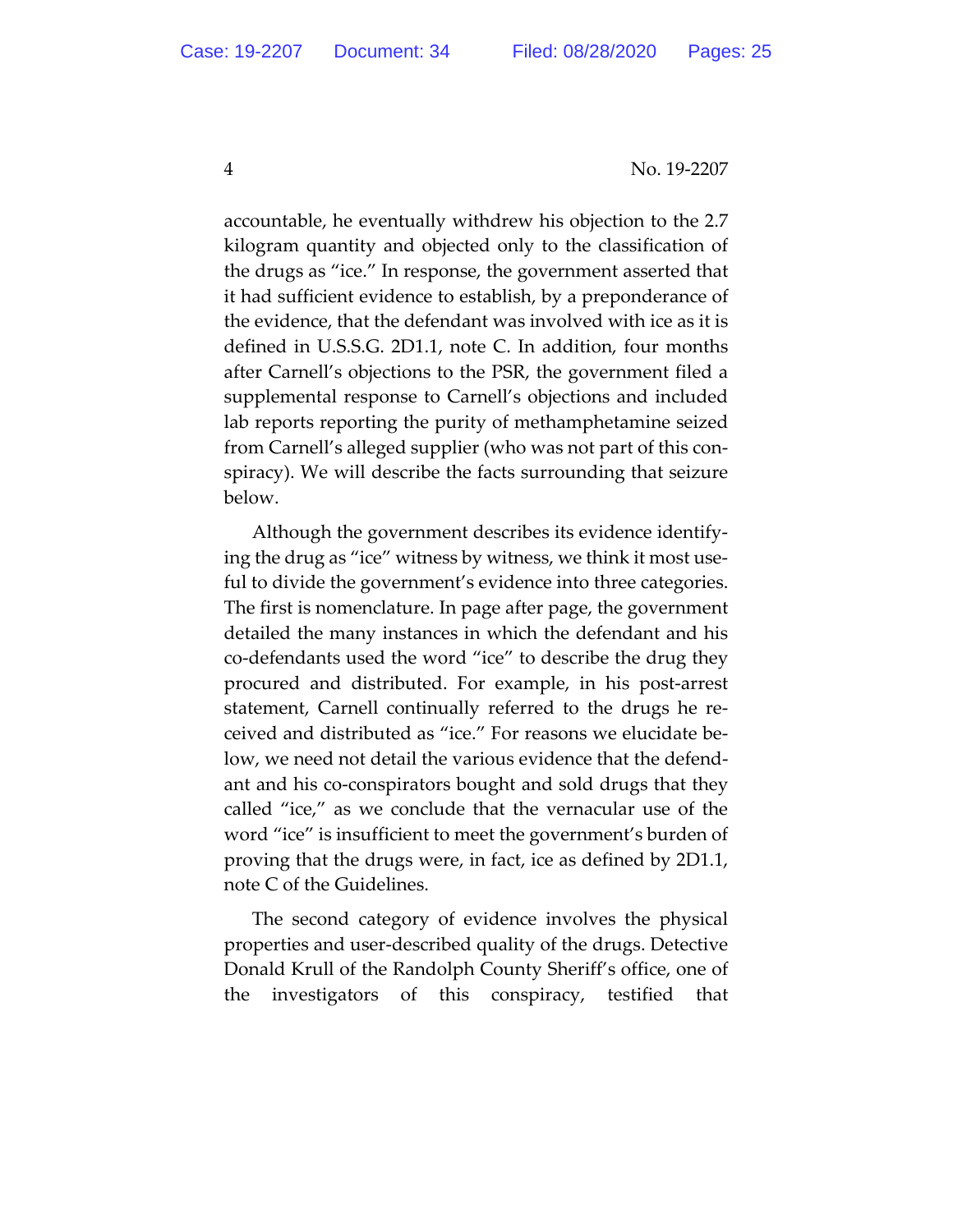"methamphetamine is sometimes more of a powdery substance and ice is like a crystalline-type substance." R. 130 at 9. On the other hand, he also testified that it is possible for dmethamphetamine hydrochloride in a crystalline form to be less than 80% pure, and that one cannot tell the purity of ice by looking at the substance. [2](#page-4-0) R. 130 at 38–39. According to detective Krull's testimony, drug users are experts at determining the quality of drugs and would stop purchasing from a supplier who cut the drugs with impurities. He testified that none of the defendants reported that they cut the drugs (it warrants noting, however, that neither did he report that any of the defendants stated that they did *not* cut the drugs).

At various times during the course of the investigation, all three co-defendants, Vuichard, Kempfer, and Hood, were arrested in possession of drugs. Testing of those drugs revealed that they contained methamphetamine. The entities testing those drugs, however—the Illinois State Police Laboratory and the St. Louis County, Missouri Police—lacked the capability to determine purity. And although the lab reports described each of the substances as "crystalline," none of them could be identified as having come from Carnell. Vuichard

<span id="page-4-0"></span> $2$  A 1995 amendment to the Guidelines "delete[d] the distinction between d- and l-methamphetamine in the Drug Equivalency Tables in the Commentary to § 2D1.1. L-methamphetamine, which is a rather weak form of methamphetamine, is rarely seen and is not made intentionally, but rather results from a botched attempt to produce d-methamphetamine. Under this amendment, l-methamphetamine is treated the same as d-methamphetamine (i.e., as if an attempt to manufacture or distribute d-methamphetamine)." U.S.S.G. 2D1.1, Commentary to § 2D1.1 captioned "Application Notes" (Nov. 1, 1995). See also, *United States v. McEntire*, 153 F.3d 424, 431 (7th Cir. 1998) (citing U.S.S.G. App. C, Amendment 518 at 423 (Nov. 1, 1995)).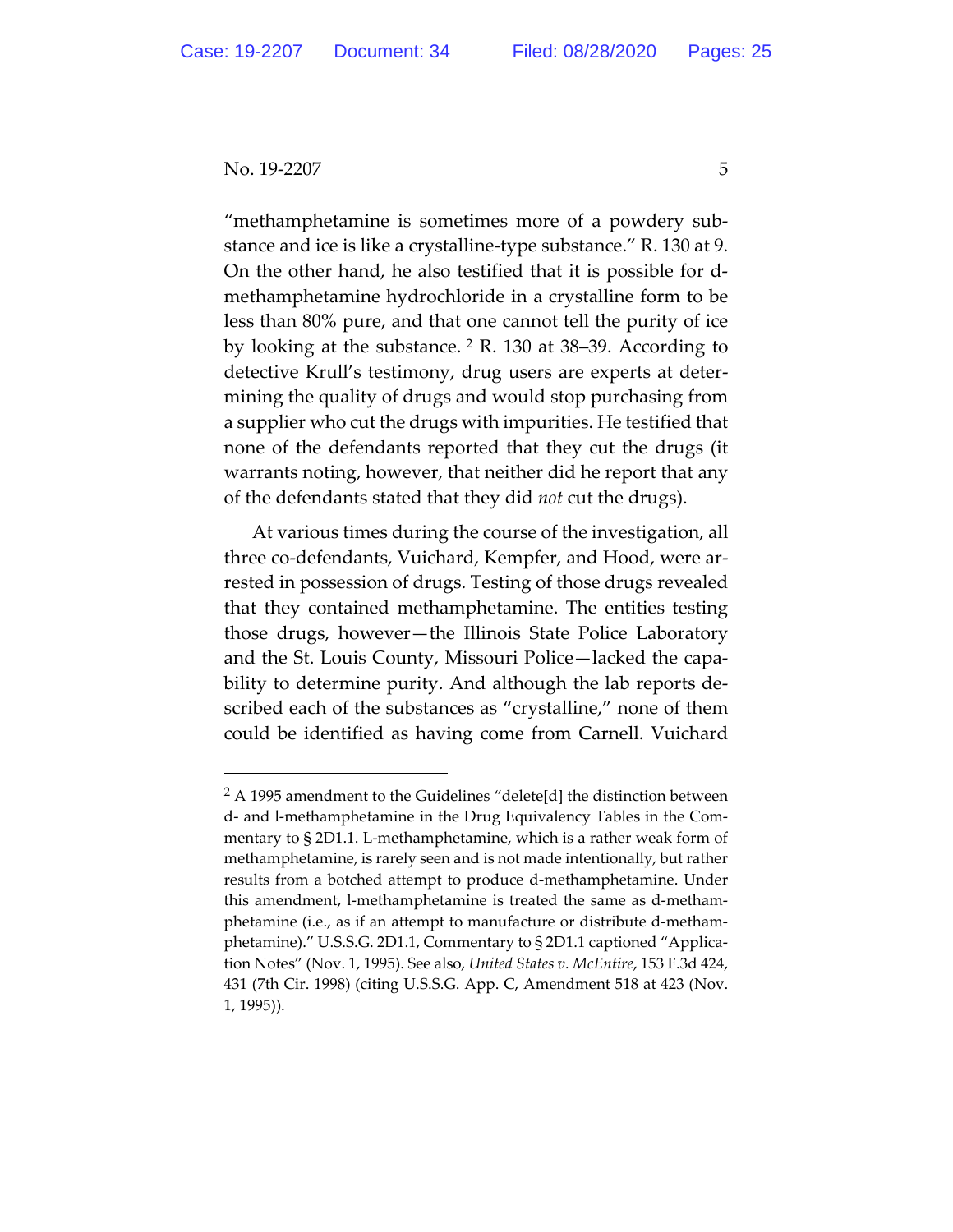alleged that the drugs found upon his arrest came from Higgins, and no one identified the source of the drugs seized from Hood. At the end of the day, the district court judge refused to admit these lab reports. He did, however, admit a lab report regarding drugs confiscated from Kempfer's purse during a March 2018 traffic stop in which Carnell was driving. Kempfer claimed that the drugs came from Carnell, but Carnell stated that they came from Nelson. In any event, those drugs were described as "crystalline" in the laboratory report, but no level of purity could be confirmed, and therefore the information contained in that report is not particularly helpful.

The remainder of the government's evidence in this category—physical properties and user-stated quality—came from the testimony of the three co-defendants. Kempfer, Vuichard, and Hood all testified that no one complained about the quality of the ice that they received from Carnell. Nevertheless, Kempfer's testimony was all over the map about whether she or anyone else could determine the purity of ice. She noted that quality and purity, even among what she considered "ice," might differ depending on the dealer. She stated, "if it's ice, you are going to get ice. It's good purity." R. 130 at 80. But she also testified contradictorily that "[i]ce is a crystallized substance. It usually comes in shards. It's pretty clear, unless it's dirty, which usually [sic] it's not as good." R. 130 at 82. And then, almost immediately after that statement, on re-cross, she stated that ice that was dirty is not of a lower quality and then said, "Dirty—when I say *dirty*, it just has a darker color to it a little bit, but the purity is still good." *Id*. Hood also noted that ice could vary in quality and purity. He indicated that he had, on at least one occasion, received ice from the defendant that was heavily cut with MSM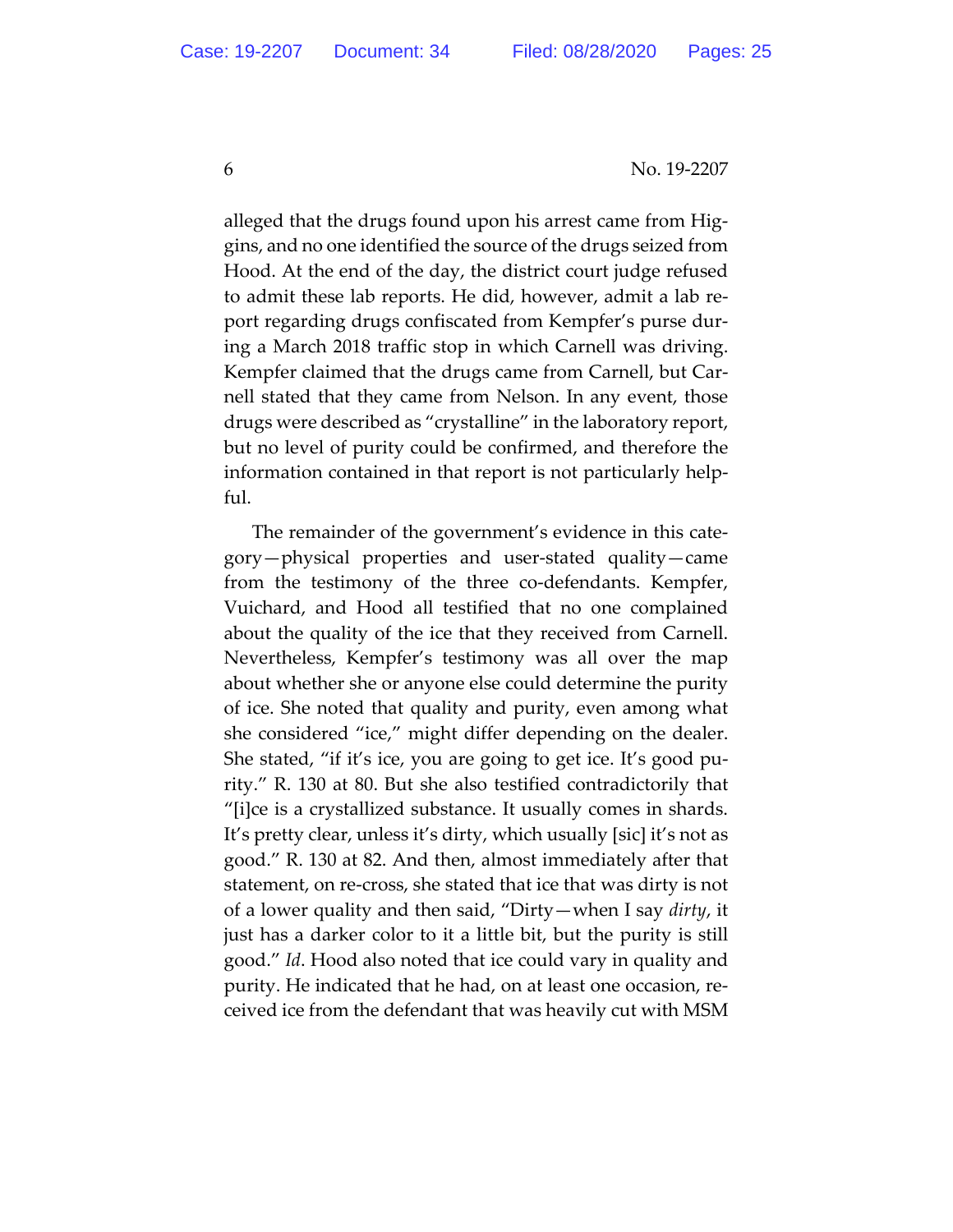and thus was not pure.<sup>[3](#page-6-0)</sup> Hood estimated that in that one purchase from Carnell, only about 19 of the 28 grams (67.85%) was "good." Id. at 101.

The final category of evidence consists of two laboratory reports in which the Federal Drug Enforcement Agency (DEA) tested the methamphetamine sample and determined it to be 100% pure[4](#page-6-1). The first of these lab reports came from a sample of drugs from Vuichard. Vuichard testified that he had two different sources for his ice, Carnell and Lewis Higgins. The DEA-tested sample came from drugs that Vuichard obtained from Higgins as part of a different conspiracy. The government had an incentive to link Carnell's untested ice to the lab-tested ice that Vuichard obtained from Higgins, but its best evidence was that Vuichard testified that he could "just tell" from "do[ing] a lot of dope" that the ice supplied by Higgins and Carnell were "both the same quality." R. 130 at 87, 94. During the sentencing hearing, Vuichard testified that the purity level for the ice he received from Carnell was

<span id="page-6-0"></span><sup>&</sup>lt;sup>3</sup> MSM is the common commercial name for the chemical methylsulfonylmethane, which is used as a cutting agent for methamphetamins. Pure MSM is an odorless, white, crystalline powder that is highly soluble and mixes readily with most substances without leaving a residue. Methamphetamine cut with MSM often appears to be uncut because after the chemicals are combined and the mixture cools, the MSM recrystallizes, resembling pure methamphetamine. National Drug Intelligence Center, "Information Bulletin: Crystal Methamphetamine," August 2002. https://www.justice.gov/archive/ndic/pubs1/1837/1837t.htm. (Last visited, July 30, 2020).

<span id="page-6-1"></span><sup>&</sup>lt;sup>4</sup> The lab reports list the purity as  $100\% \pm 4\%$ . See R-106-4. We understand this to mean that the substance might be anywhere from 96-100% pure, as a substance cannot be more than 100% pure. For simplicity, we will refer to this as 100% pure.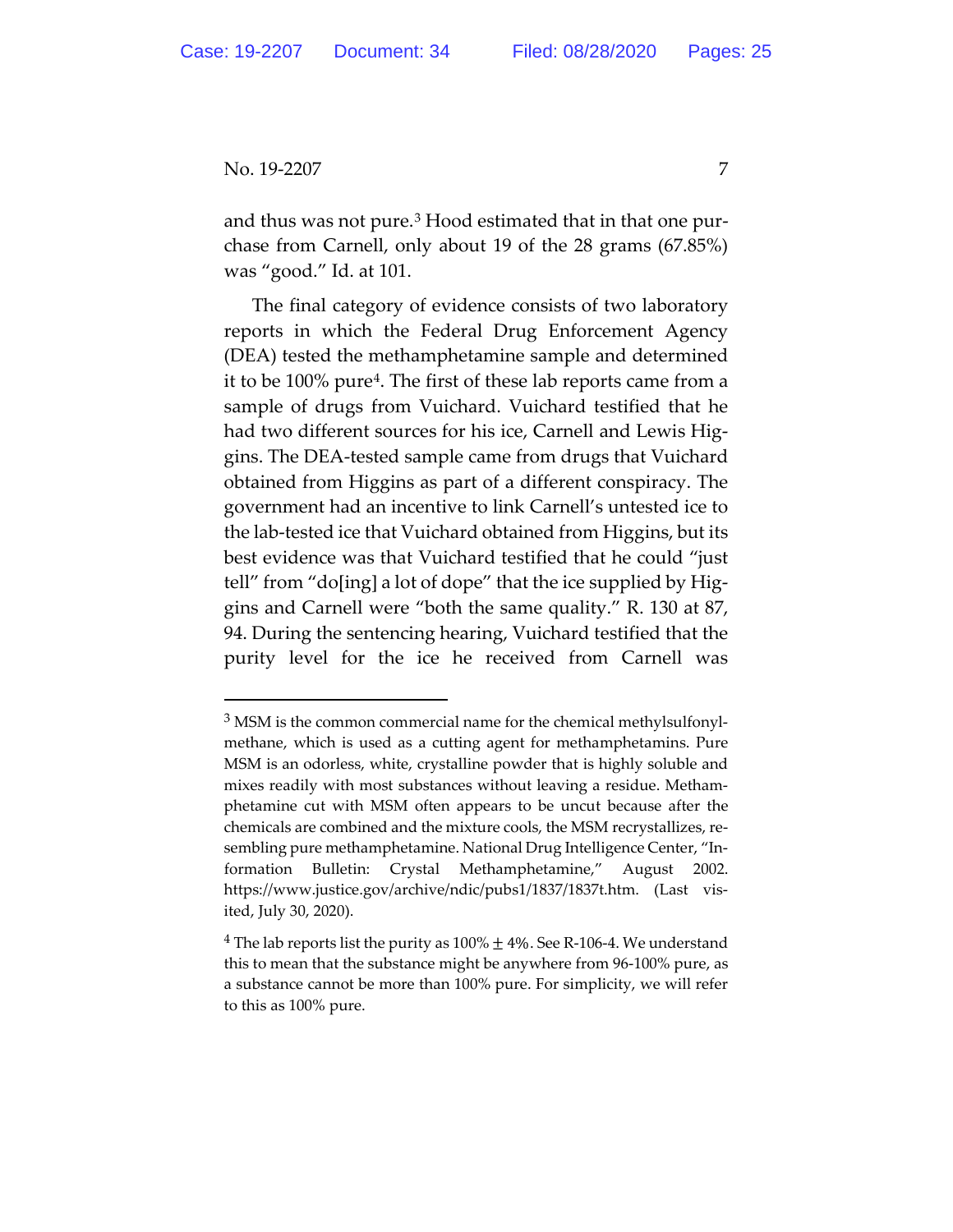"probably 85 and up." R. 130 at 94. When asked where he got the number 85%, he stated, "one of the police officers, Ralph Jones, told me that the ice I bought off of Lewis Higgins was above 85 percent pure … So, there was comparison for me right there." R. 130 at 94–95. We have no evidence to indicate how Vuichard would be able to compare quality to that level of precision and whether his drug use palate was sophisticated enough to distinguish between, for example, a sample that is 79% pure and one that is 80% pure or more.

The second DEA lab result came from drugs seized after the arrest of a different defendant in a different conspiracy albeit a defendant closely linked to Carnell. On January 9, 2018, someone at a Walgreens store called the police to report that two people had arrived together in a van and were acting suspiciously. The responding police found Carnell and Jessica Hughes, the latter of whom they arrested after determining that she had an active warrant. In a search of her purse incident to the arrest, they found three empty syringes, \$1,200 in cash, an electronic scale, and a small resealable plastic bag which contained an off-white crystal substance. After Hughes consented to a search of the van, in the console between the two front seats, the police found a plastic bag filled with several smaller resealable plastic bags containing an off-white, crystal-like substance, and several small empty plastic bags. At the time of the arrest Hughes stated, "That's my meth in there. He has nothing to do with it." R. 106-2 at 9. The police submitted those drugs to a DEA laboratory which determined that the drugs from the center console consisted of 24.083 grams of d-methamphetamine hydrochloride with a purity level of "100% +/- 4%." R. 106-4. The drugs found in Hughes' purse weighed .671g and had the same purity. Hughes was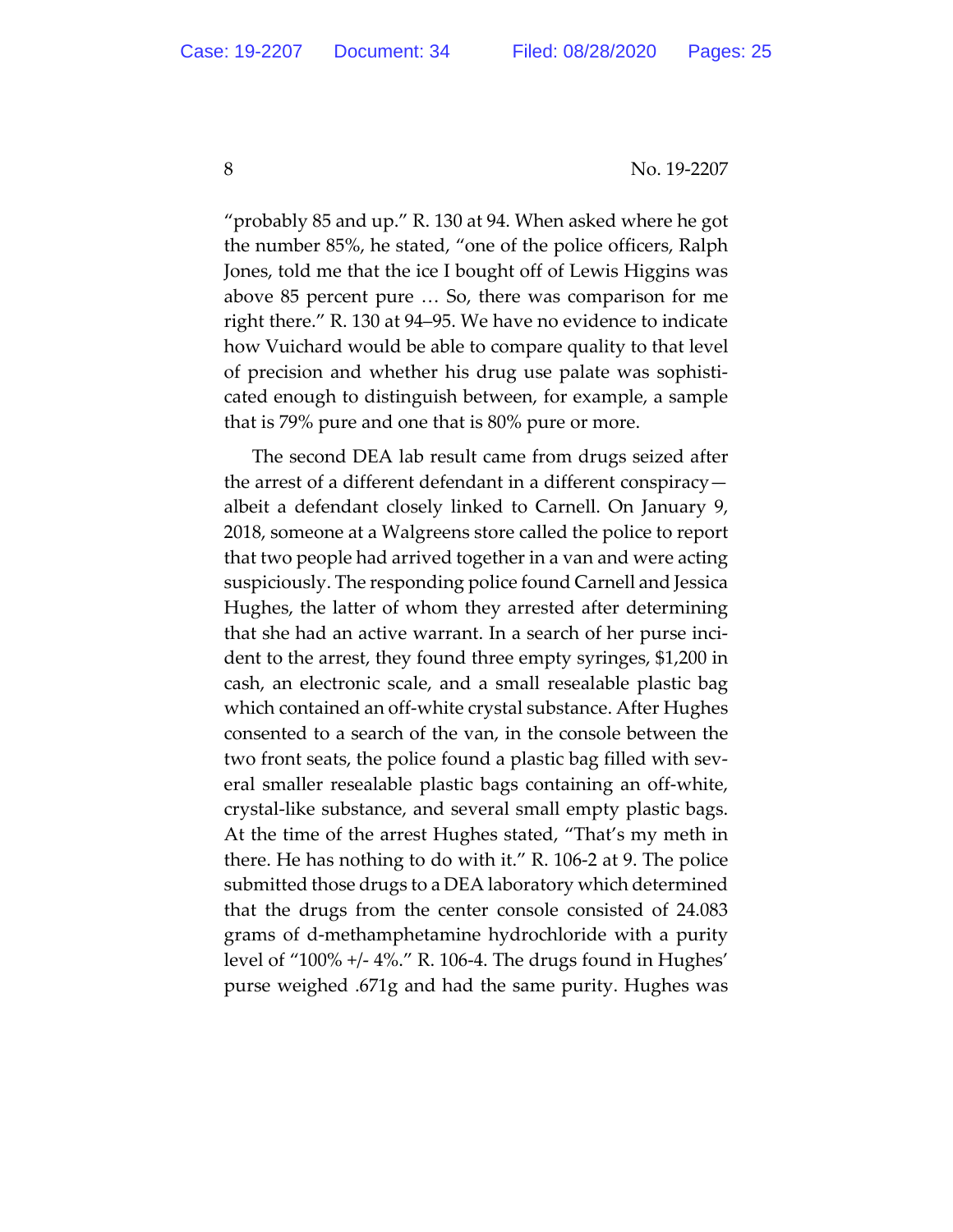not charged in this conspiracy and was not one of Carnell's co-defendants in this case.

Because the government had no evidence of the purity of any of the drugs involved in the conspiracy, it had a strong incentive to connect Carnell to the drugs from Hughes' arrest in Missouri. Hughes did not testify at Carnell's sentencing. Instead, over Carnell's objection, Jackson County Sheriff Robert Burns testified in court about the content of Hughes' answers from an interview held two days before Carnell's sentencing. Sheriff Burns testified that during the interview, Hughes told him that she and Carnell had been selling a fourounce "front" at a Red Roof Inn prior to the Walgreens arrest. In other testimony, Vuichard and Hood testified that they bought ice from a young woman named "Jess" in the parking lot of a Red Roof Inn in Missouri, and that Carnell had accompanied Jess in the van and handed Vuichard the drugs and took the money. R. 130 at 89–90. According to Vuichard, Carnell told him the next day that Jess was arrested shortly thereafter. The government did not explicitly link this occurrence with the Walgreens arrest, but the implication in the government's brief is that it was the same event.

## **II.**

The only question to resolve on appeal is whether the district court properly found that the government met its burden of proof in demonstrating that Carnell sold d-methamphetamine with a purity of 80% or more. "The Government's burden at sentencing is substantially lower than at trial," as a sentencing court "must only find that a preponderance of reliable evidence supports the drug quantity finding." *United States v. Tankson*, 836 F.3d 873, 881 (7th Cir. 2016) (internal quotation omitted). Therefore, "[a]t sentencing, the government must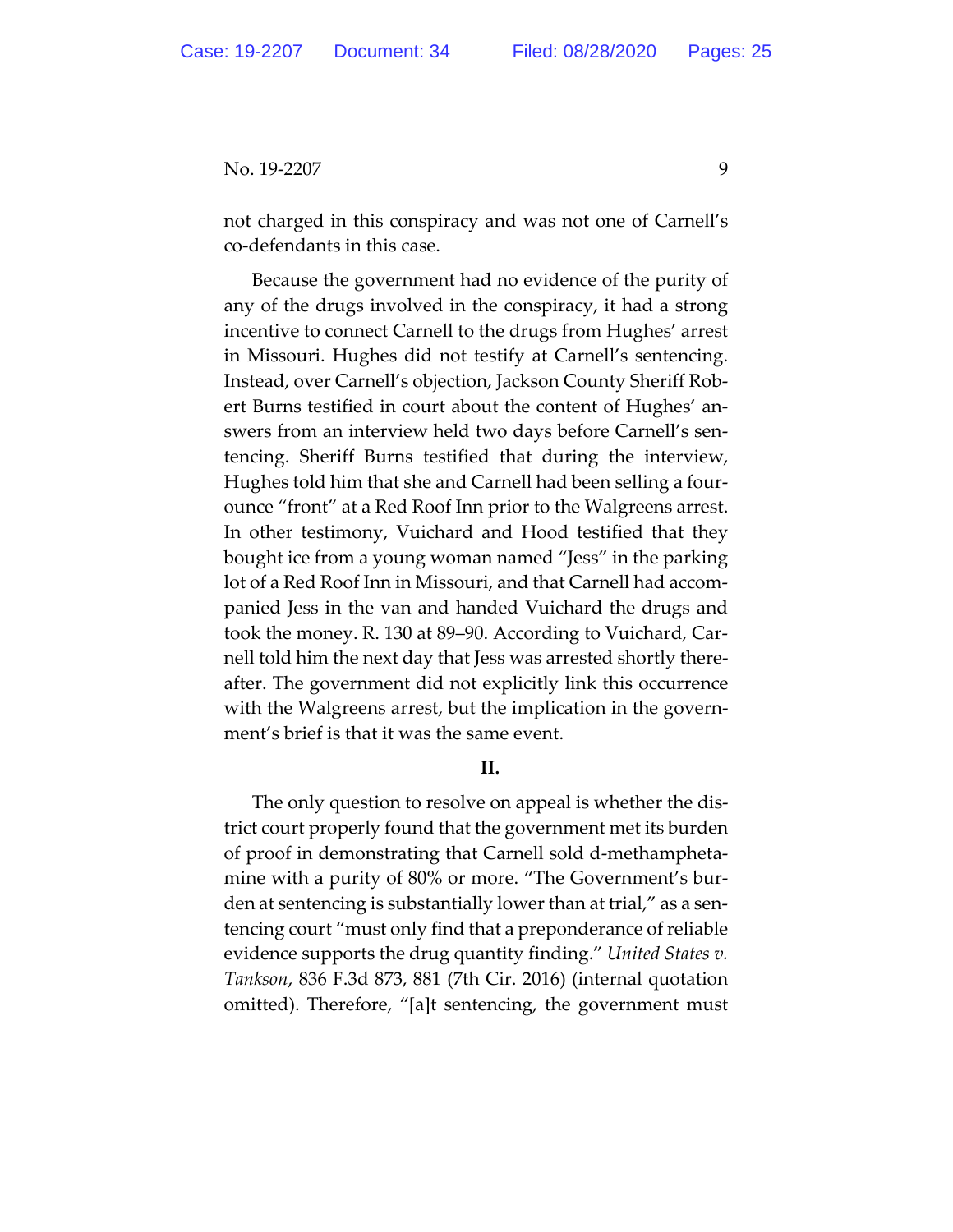prove that the methamphetamine attributed to the defendant is more likely than not" methamphetamine as described in the Guidelines. *United States v. McEntire*, 153 F.3d 424, 432 (7th Cir. 1998). In this case we must look to see whether the government had a preponderance of reliable evidence that the methamphetamine it attributed to Carnell for a relevant conduct determination was "ice" methamphetamine as that term is defined under the Guidelines Section 2D1.1, note C.

#### A. *Evidence of the purity level of the methamphetamine.*

The sentencing guidelines define ice as "a mixture or substance containing d-methamphetamine hydrochloride of at least 80% purity." U.S.S.G. 2D1.1, note C. We begin with a cardinal rule of statutory construction: courts "must give effect, if possible, to every clause and word of a statute." *Loughrin v. United States*, 573 U.S. 351, 358 (2014) (internal citation omitted). When "Congress includes particular language in one section of a statute but omits it in another" a court must presume that Congress intended a difference in meaning. *Russello v. United States,* 464 U.S. 16, 23 (internal citation omitted). These rules apply equally to the Guidelines. *United States v. Gawron*, 929 F.3d 473, 478 (7th Cir. 2019). Our interpretation of the Guidelines thus "begin[s] with the text of the provision and the plain meaning of the words in the text." *United States v. Hill*, 645 F.3d 900, 907 (7th Cir. 2011) (quoting *United States v. Arnaout*, 431 F.3d 994, 1001 (7th Cir. 2005)). We additionally consider the Guidelines' Application Notes "as part of the Guidelines themselves, and not mere commentary on them." *Arnaout*, 431 F.3d at 908; *see also Stinson v. United States,* 508 U.S. 36, 38 (1993) (holding that the commentary to a Guideline is as binding as a Guideline).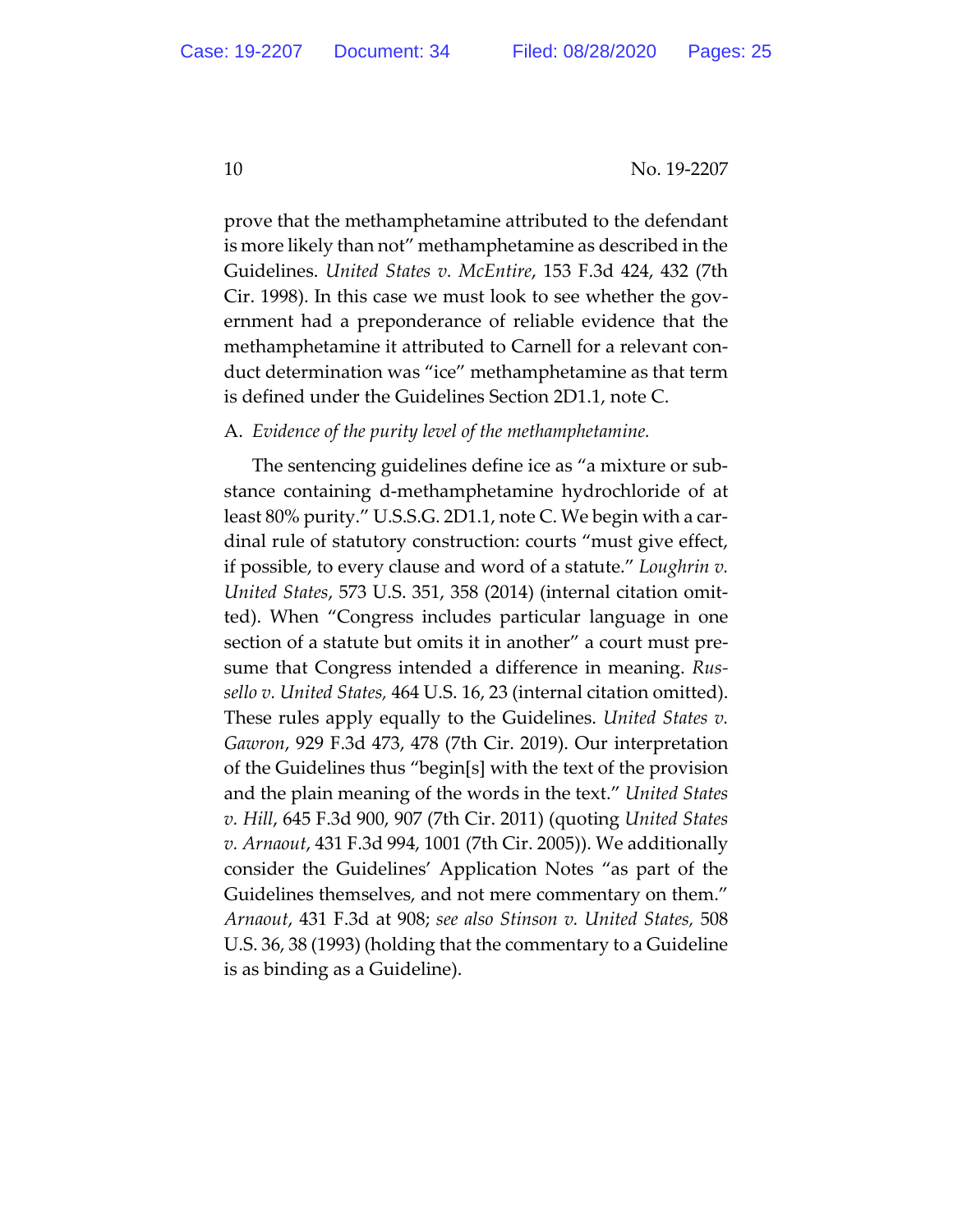Starting with these principles, we must make sense of each word of the Guidelines' definition of ice as "a mixture or substance containing d-methamphetamine hydrochloride of at least 80% purity." U.S.S.G. 2D1.1, note C. We note that no other substance in the Guidelines' drug chart in 2D1.1 is defined by its level of purity in this way (although the purity of PCP, amphetamine, hydrocodone and oxycodone are accounted for in other ways, *see* footnote 5 below). It is clear that the Sentencing Commission intended that this difference have teeth. The commentary to the Guideline states as follows:

> **(C) Upward Departure Based on Unusually High Purity.—**Trafficking in controlled substances, compounds, or mixtures of unusually high purity may warrant an upward departure, except in the case of PCP, amphetamine, methamphetamine, hydrocodone, or oxycodone for which the guideline itself provides for the consideration of purity.

U.S.S.G. 2D1.1, commentary, application note  $27(C)$ .<sup>[5](#page-10-0)</sup> In other words, the Guidelines note, and courts have held, that a

<span id="page-10-0"></span><sup>5</sup> The purity of PCP, hydrocodone, oxycodone and amphetamine is accounted for by referring to the "actual" measures of these drugs. The Guidelines state:

The terms "PCP (actual)", "Amphetamine (actual)", and "Methamphetamine (actual)" refer to the weight of the controlled substance, itself, contained in the mixture or substance. For example, a mixture weighing 10 grams containing PCP at 50% purity contains 5 grams of PCP (actual). In the case of a mixture or substance containing PCP, amphetamine, or methamphetamine, use the offense level determined by the entire weight of the mixture or substance, or the offense level determined by the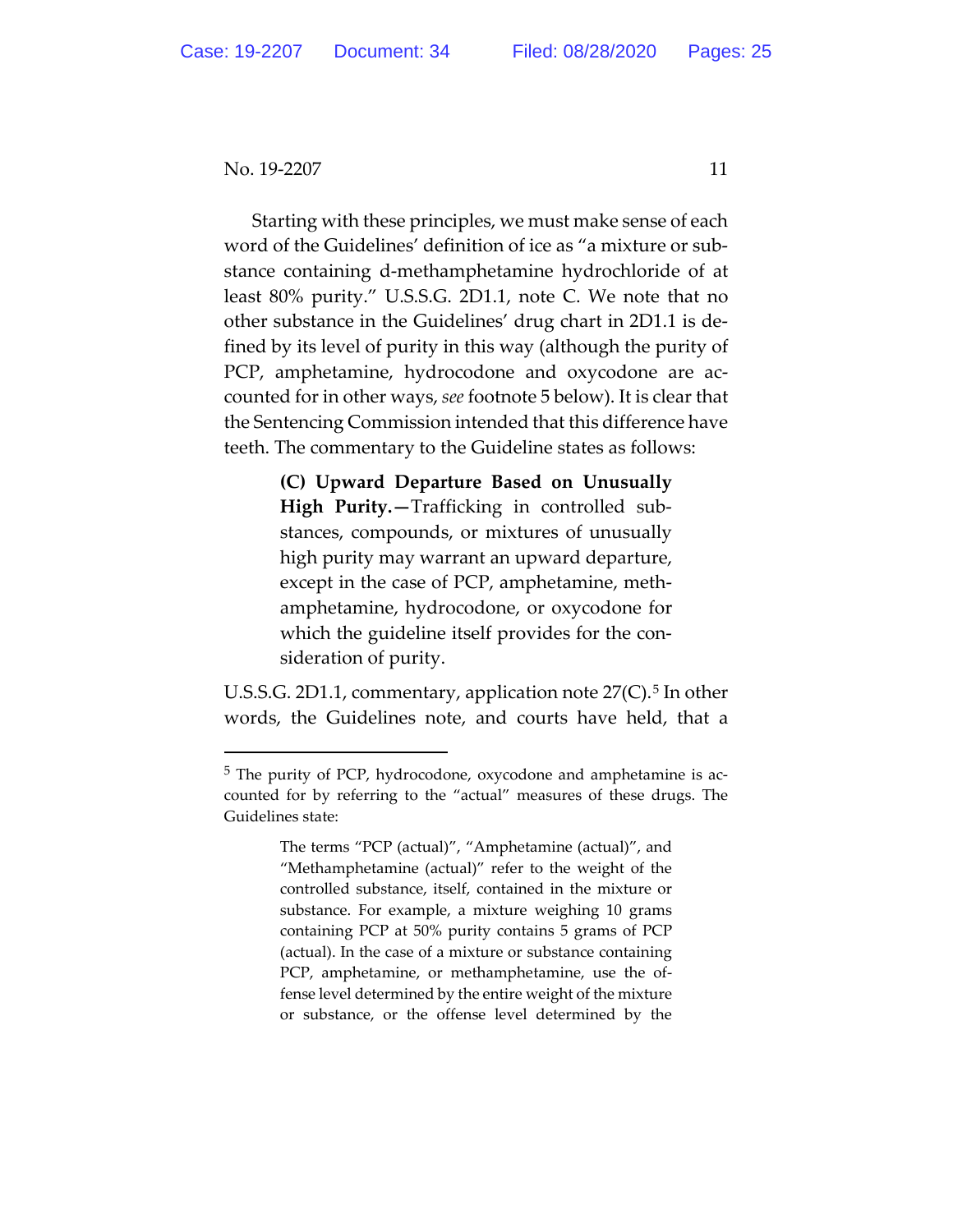district court may not use purity as a reason for an upward departure in a methamphetamine case, as the Guidelines already account for purity. *See also*, *United States v. Cones*, 195 F.3d 941, 944 (7th Cir. 1999). In short, purity matters for methamphetamine.

It is tempting to turn to the body of case law that our circuit has developed to distinguish between cocaine base and crack cocaine and apply those rules to distinguish between methamphetamine and ice. The crack versus cocaine case law developed in response to a chasmic disparity in the sentencing for these two drugs. Historically, statutes and the Guidelines treated one hundred grams of powder cocaine as the equivalent of one gram of crack, creating enormous sentencing disparities for two chemically equivalent drugs, and thus a great need for courts to accurately determine which drug was at play in any particular crime. *See* Kyle Graham, *Sorry Seems to Be the Hardest Word: The Fair Sentencing Act of 2010, Crack, and Methamphetamine*, 45 U. Rich. L. Rev. 765, 766  $(2011).<sup>6</sup>$  $(2011).<sup>6</sup>$  $(2011).<sup>6</sup>$  It turns out, however, that distinguishing between crack and cocaine was a complicated task. As explained by our court in *United States v. Stephenson*:

> Given our sophisticated crime laboratories, it might seem an easy task to determine whether a particular drug is crack or another form of

weight of the PCP (actual), amphetamine (actual), or methamphetamine (actual), whichever is greater."

U.S.S.G. 2D1.1, note B. Methamphetamine has an additional purity requirement for sentencing as "ice." Id. at note C.

<span id="page-11-0"></span><sup>6</sup>In 2010, Congress attempted to narrow this disparity by enacting the Fair Sentencing Act of 2010, PL 111-220, August 3, 2010, 124 Stat 2372.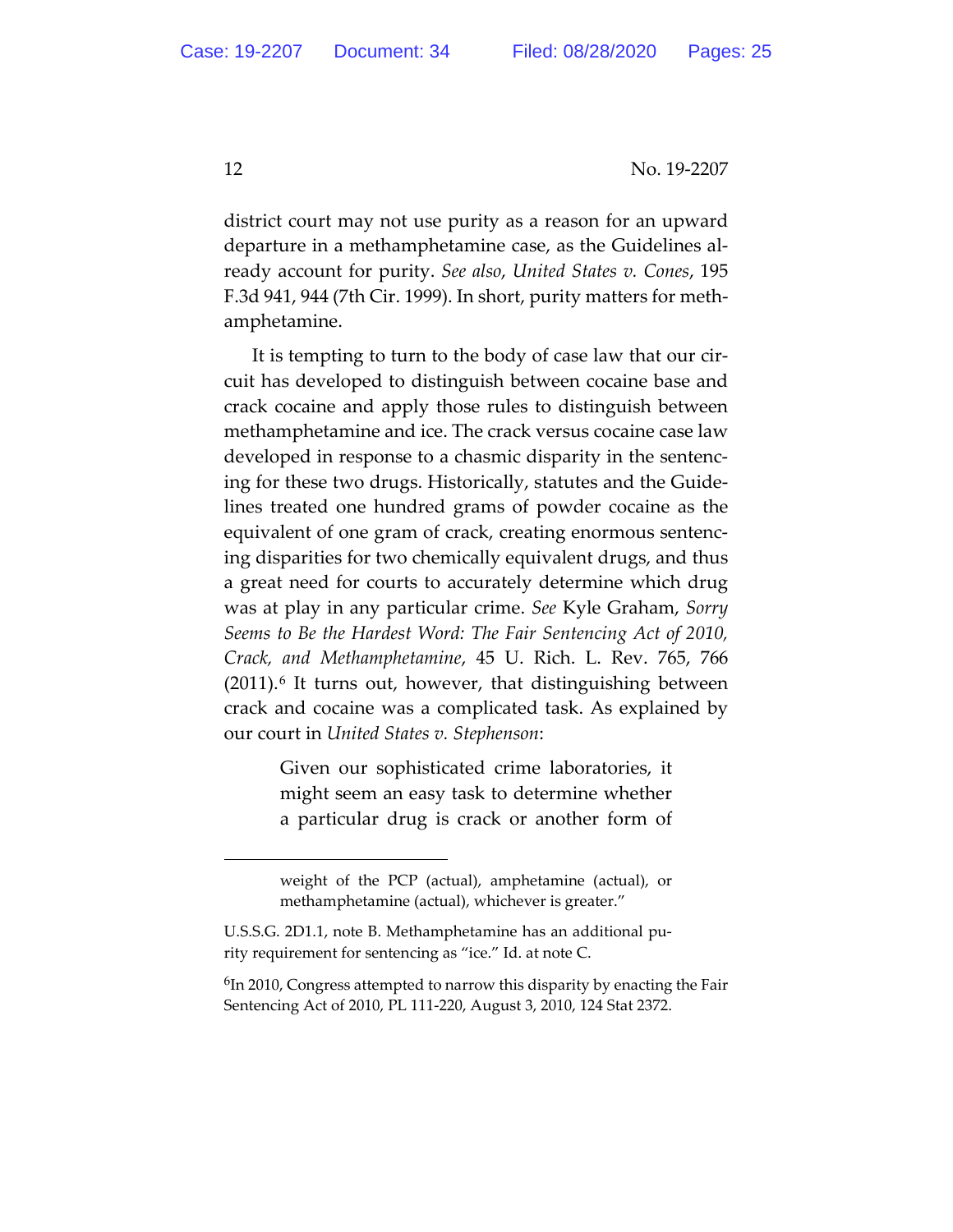cocaine base, but no chemical test can distinguish between crack and cocaine base. Crack is merely one form of cocaine base—a form that arises as the end result of one method of turning the salt form of cocaine, cocaine hydrochloride (powder cocaine), back into a base form. *See United States v. Edwards,* 397 F.3d 570, 574 (7th Cir. 2005). Drug dealers alter the form of naturally occurring cocaine to offer drug users their preferred method of ingesting the chemical. Crack can be smoked, but not snorted or injected; powder cocaine can be snorted, but not smoked. [*United States v. Booker*, 70 F.3d 488, 490–91 (7th Cir. 1995)]*.*

*United States v. Stephenson*, 557 F.3d 449, 452–53 (7th Cir. 2009).

Moreover, this court "rejected rigid definitions of crack," noting that "to employ such a rigid definition would invite those in the drug trade to make minor changes in structure, processing, or packaging to avoid the increased penalties for selling crack cocaine." *Id.* at 453. As a result of these two factors—the fact there is no chemical test that can distinguish crack from cocaine, and the fact that a rigid definition would invite manipulation—courts were forced to come up with a different solution for determining drug composition. The solution was to declare that "[t]he experts in this field are those who spend their lives and livelihoods enmeshed with the drugs—users, dealers, and law enforcement officers who specialize in narcotics crimes." *Id.* (citing *United States v. Kelly,* 519 F.3d 355, 364 (7th Cir. 2008); *United States v. Bradley,* 165 F.3d 594, 596 (7th Cir. 1999)).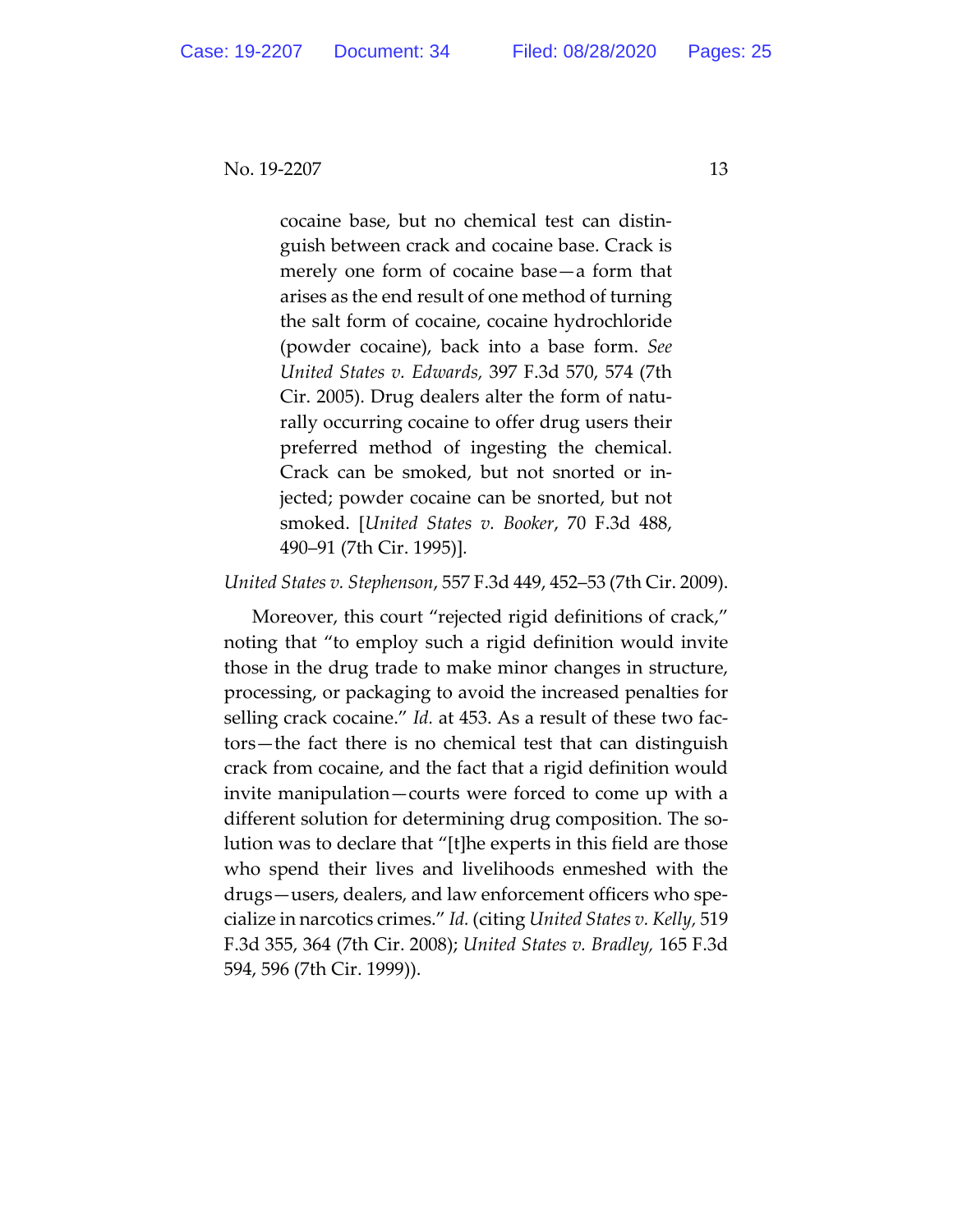In sum, the case law that has evolved to distinguish one form of a drug from another developed in response to an attempt to distinguish crack from other forms of cocaine base where no lab test or rigid definition exists to distinguish between the drugs. Ice, however, is different, not only because of the availability of lab tests and precise definitions, but also because of a Congressional choice about purity. *See Cones*, 195 F.3d at 944. In *Cones*, we pointed out that Congress made deliberate choices about when a court should focus on purity and when it should not:

> Drug purity cannot reasonably be described as a circumstance that the Commission has overlooked or inadequately considered. Both the relevant statutes and the Guidelines use the formula "mixture or substance containing a detectable amount" of a given drug. *E.g.* 21 U.S.C.  $\S 841(b)(1)(A)(i)$ . The possibility of converting to a uniform purity—whether 100% purity or "street-level" purity—was considered and deliberately rejected. *See United States v. Marshall*, 908 F.2d 1312 (7th Cir.1990) (en banc), affirmed under the name *Chapman v. United States*, 500 U.S. 453 (1991); *United States v. Neal*, 46 F.3d 1405 (7th Cir.1995) (en banc), *affirmed*, 516 U.S. 284 (1996). When defendants who sold a highly dilute drug objected that the "detectable amount" approach greatly magnifies their punishment compared with people who sell a more concentrated drug, both this court and the Supreme Court responded in the cases just cited that this outcome is the result of deliberate choices by Congress and the Sentencing Commission.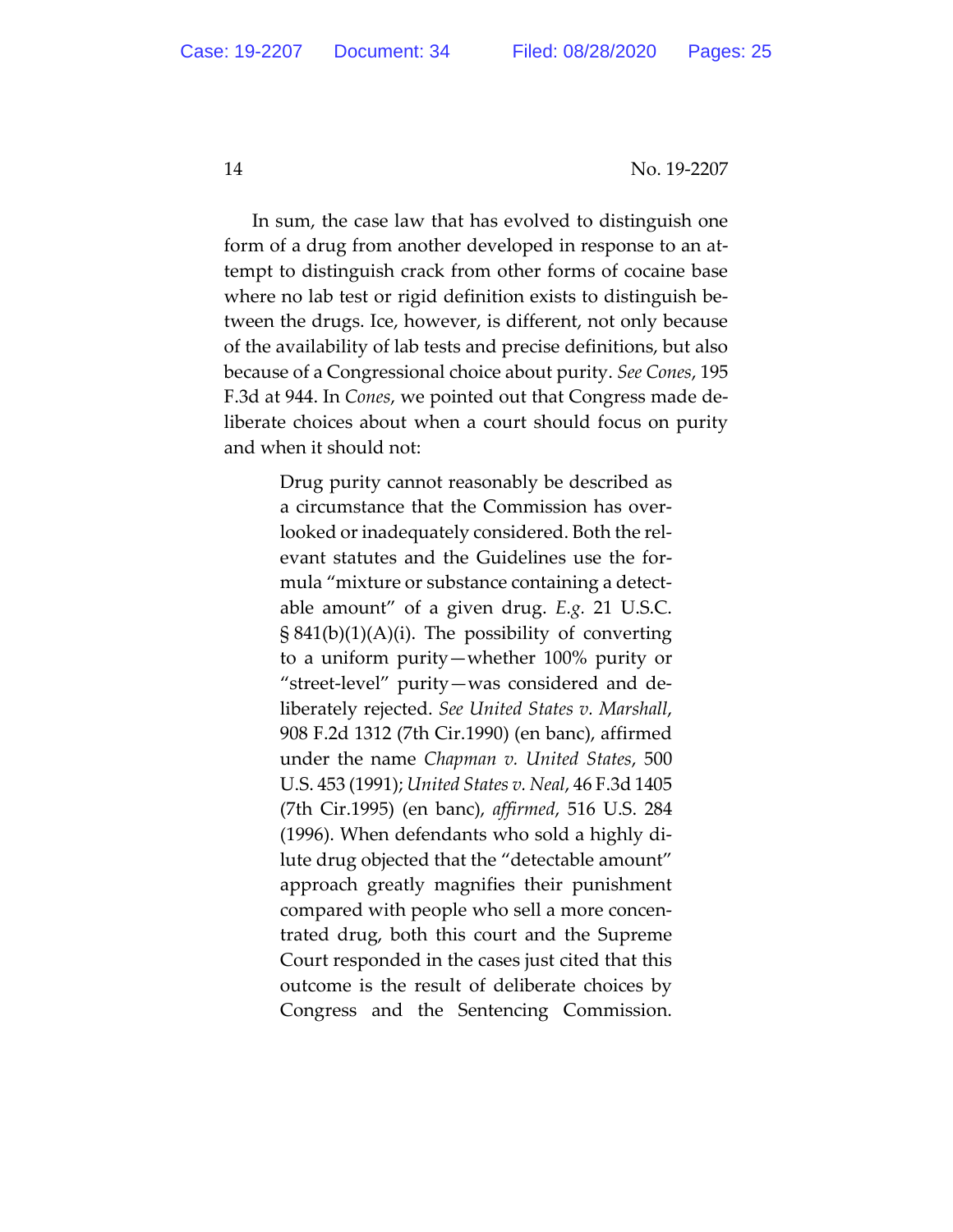Statutes and Guidelines allow conversion to a uniform purity for PCP and methamphetamine, and the Guidelines now allow a conversion for LSD, which reinforces the conclusion that for other drugs Congress and the Commission have rejected a common-purity approach.

*Id*.

The Sentencing Commission did not reject a purity approach for methamphetamine ice. To the contrary, it emphasized it. The Guidelines dictate that "[u]nless otherwise specified, the weight of a controlled substance set forth in the table refers to the entire weight of any mixture or substance containing a detectable amount of the controlled substance." U.S.S.G. 2D1.1, note A. And then the Guidelines note the exception for ice, which is defined as a "mixture or substance containing d-methamphetamine hydrochloride of at least 80% purity." U.S.S.G. 2D1.1, note C. This is both subject to a rigid definition and testable.

It is abundantly clear that the "80%" language has meaning. And although it makes sense in the context of crack and cocaine to define the users, dealers, and law enforcement officers as the experts in the field at distinguishing between the drugs, it cannot carry the government's burden in a case alleging methamphetamine ice. The government must prove, albeit only by a preponderance of evidence at sentencing, that the substance was, in fact methamphetamine of at least 80% purity. We think it defies common sense that even the most experienced dealer, user, or police officer could somehow detect the difference between 79% pure methamphetamine and 80% pure methamphetamine. We therefore reject the Eighth Circuit's conclusion that the same kind of evidence that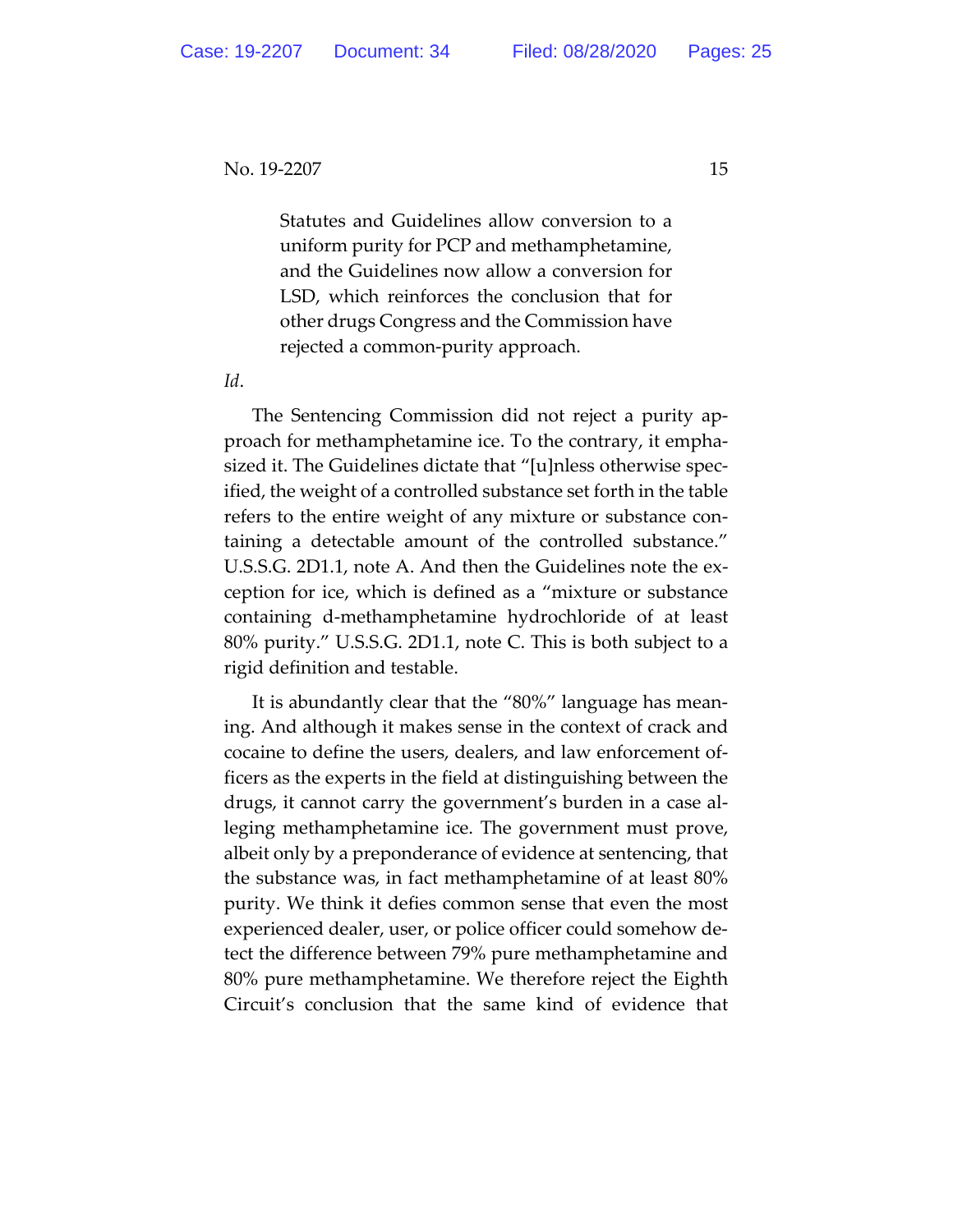suffices for distinguishing between crack and cocaine—the experience of users, dealers and law enforcement officers, without more—suffices to meet the burden of proving that a particular drug is 80% pure methamphetamine. *See United States v. Walker,* 688 F.3d 416, 423–25 (8th Cir. 2012); *United States v. Lugo*, 702 F.3d 1086, 1090–91 (8th Cir. 2013); see also *United States v. Cockerill*, No. 99-4634, 2000 Westlaw 852608, at \*1 (4th Cir. June 28, 2000) (in a case involving calculation of actual methamphetamine in a mixture—not ice—stating, "[t]he sentencing guidelines do not require absolute certainty about the amount of drugs or their purity when the drugs are not seized or the amount seized does not reflect the scale of the offense. In such cases, the district court may estimate the quantity, and may use whatever reliable evidence is available.").

Given this understanding of the government's burden, we can eliminate the utility of several categories of evidence presented by the government. For instance, we can eliminate all of the evidence in the nomenclature category in which the argument is that "everyone referred to the drugs as ice." We simply have no idea whether it is customary within this circle of users and dealers to refer to any methamphetamine of at least 65% or 75% or 79% purity as "ice," or whether they confine that term to methamphetamine that would qualify as ice under the guidelines—that is, methamphetamine of at least 80% purity. It is possible that in this particular cohort, ice is used interchangeably for any form of methamphetamine. *See, e.g., United States v. Lee*, 725 F.3d 1159, 1166–67 (9th Cir. 2013) ("The record indicates that all members of [this] drug trafficking scheme referred to the methamphetamine, regardless of its purity, as "ice."). None of this evidence meets the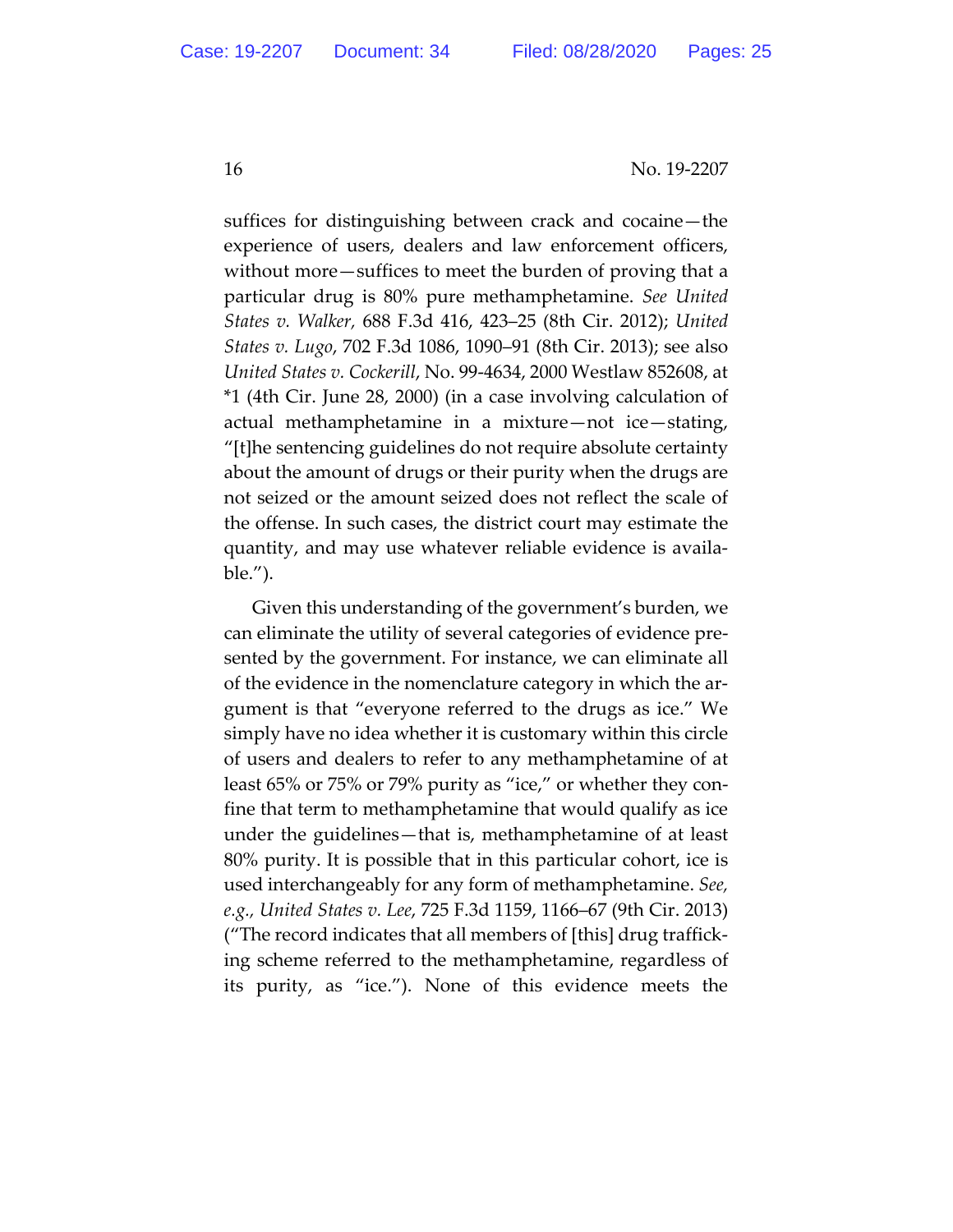government's burden of proving by a preponderance of evidence that this particular ice was 80% pure.

We can also eliminate all of the evidence in the category of "I am a heavy user and this seemed like high quality methamphetamine." The district court relied primarily on this genre of evidence when deciding that Carnell was distributing methamphetamine in the form of ice:

> One thing I have found through the years is drug dealers know their product. And when you have three of them testify, just from their testimony alone, even apart from the law enforcement testimony from hearsay from their interviews, it's clear that Mr. Carnell knew this was ice methamphetamine… . Common sense is overwhelming that this Defendant was aware that this was methamphetamine in the form of ice that he was distributing.

R. 130 at 112–13. But as we have just described, we cannot say, as we can in the case of the cocaine and crack distinction, that users know their product to the required level of precision. For example, when Kempfer described the ice as "good purity," we have no idea what she meant by that. Nor do we have evidence even drug dealers and heavy users can detect the difference between 79% and 80% pure methamphetamine. Common sense suggests otherwise.

The government references three cases to support its proposition that it can prove drug type through the testimony of those who are familiar with the drug, such as experienced police officers, forensic chemists, informants, and those that buy, sell and use the drug. *See* Government's Brief at 37, *citing*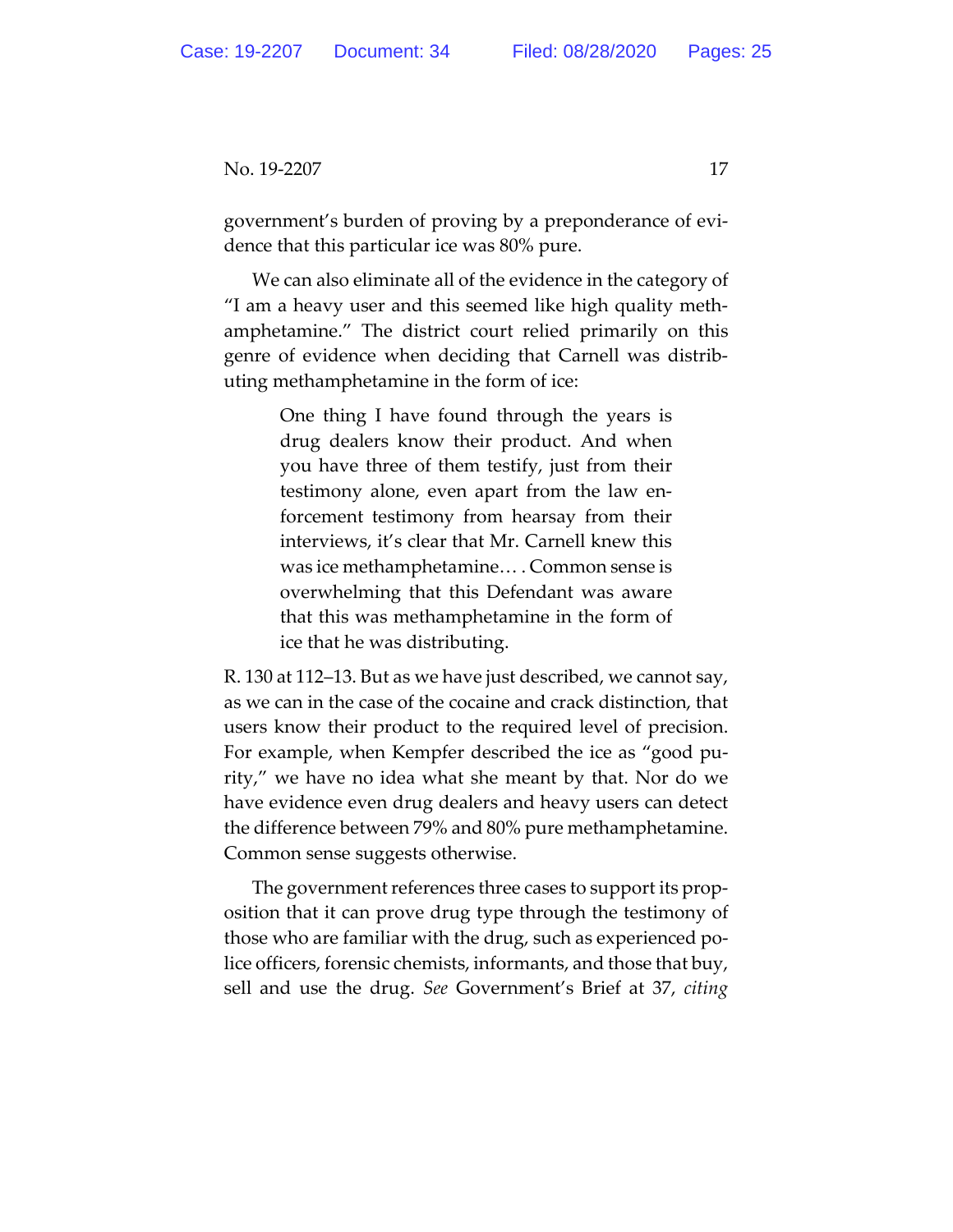*United States v. Padilla*, 520 F.3d 766, 771 (7th Cir. 2008); *United States v. Anderson*, 450 F.3d 294, 301 (7th Cir. 2006); *Bradley*, 165 F.3d at 596. All three of these cases, however, involved the distinction between crack and cocaine, and we have already ascertained that the Guidelines' demands for an ice-based sentence are more exacting.

Evidence that the users and dealers described the substance as "crystalline," or "glass like shards" also fails to meet the burden. These descriptions are only relevant if the government also puts forth evidence from a chemist or other relevant expert that methamphetamine cannot form a crystalline structure below 80% purity. In fact, one of the witnesses that the government set forth as an expert, Retired Detective Krull, testified that it is possible for d-methamphetamine hydrochloride in a crystalline form to be less than 80% pure. R. 130 at 38–39.[7](#page-17-0)

This leaves only two remaining pieces of evidence—the two methamphetamine samples that were tested by DEA laboratories and found to be 100% pure. The first is the sample taken from Vuichard, who received the tested drugs from Higgins as part of a different conspiracy. The only connection between Carnell and those drugs is that Vuichard testified that, in his experience as a drug user, the drugs he received from Carnell were of the same quality as those he received from Higgins. But as we noted, we have no evidence that a

<span id="page-17-0"></span> $<sup>7</sup>$  At oral argument the government was unable to answer the court's in-</sup> quiry as to what purity is required for the formation of crystalline methamphetamine. Oral Argument at 19:04-19:16. In any event, this information would have been outside of the record.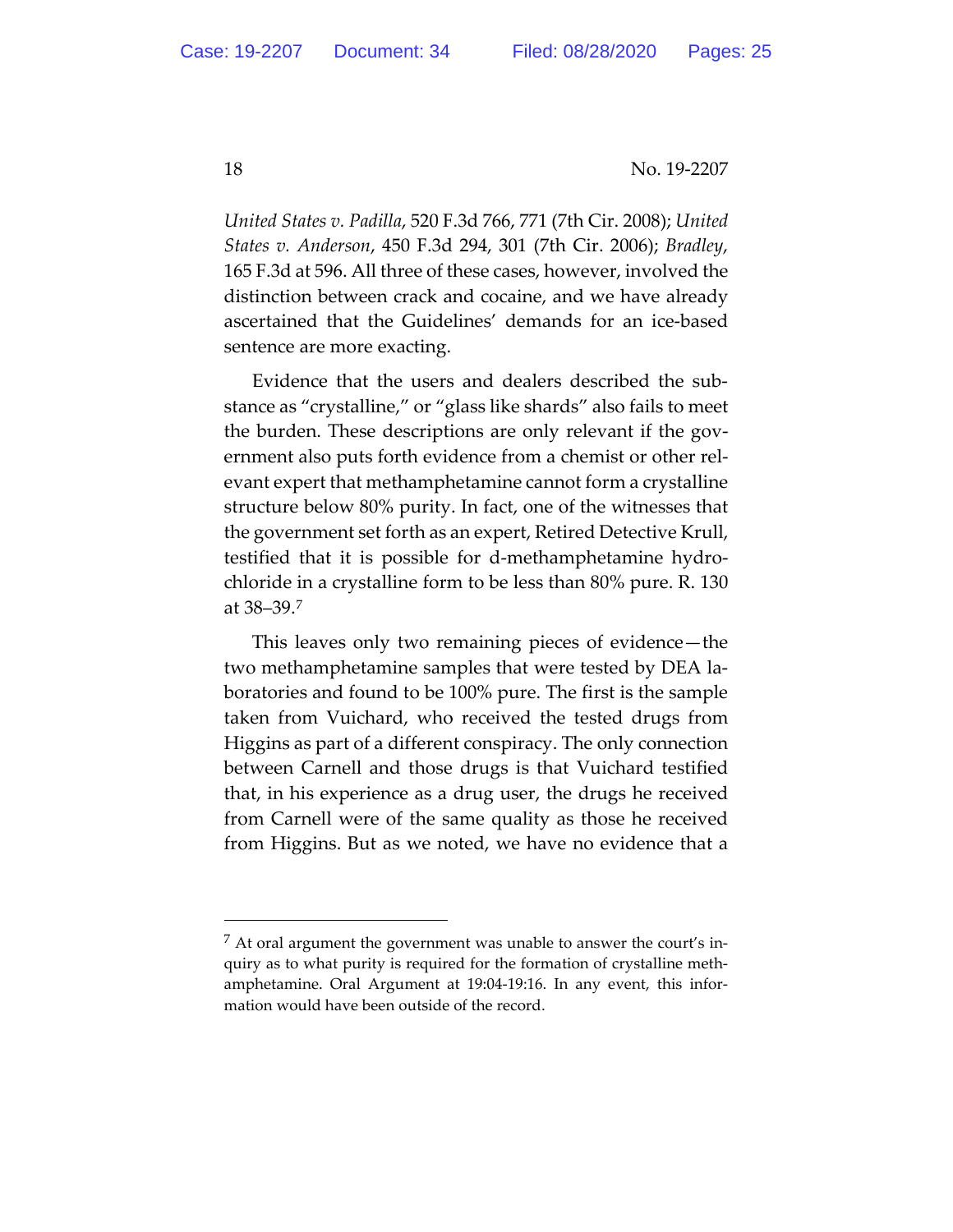drug dealer or user can distinguish the quality of drugs with such precision.

The second is the sample of drugs seized from Hughes during an arrest in which she was travelling in a van with Carnell. This is a much closer case, especially given the implication from the facts that Carnell and Hughes may have been selling drugs together earlier during the day. Nevertheless, at the time of arrest, Hughes insisted the drugs were hers alone, and Hughes' drugs were not part of the Carnell/ Kempfer/Vuichard/Hood conspiracy for which Carnell would have been responsible. *See United States v. Robinson*, 964 F.3d 632, 638 (7th Cir. 2020) ("In a drug conspiracy, each conspirator is responsible not only for drug quantities directly attributable to him but also for amounts involved in transactions by co-conspirators that were reasonably foreseeable to him."). The government never appeared to dot its i's and cross its t's on connecting Carnell to the alleged earlier drug deal with Vuichard and Hood. Moreover, because Hood testified that he received both "good" and "not good" ice from Carnell, the fact that some ice in a separate conspiracy was "pure" is not sufficient to attribute 2.37 kilograms of 80% pure ice to Carnell.

We review the sentencing court's determination of the reliability of evidence for an abuse of discretion, and the fact finding as to the quantity of drugs attributable to a defendant for clear error. *United States v. Tankson*, 836 F.3d 873, 881 (7th Cir. 2016). The evidence in this case, however, simply cannot support a finding that the methamphetamine was 80% pure. The district court abused its discretion in finding this evidence reliable using the standards we apply to evidence of drugs for which the Guidelines do not require a particular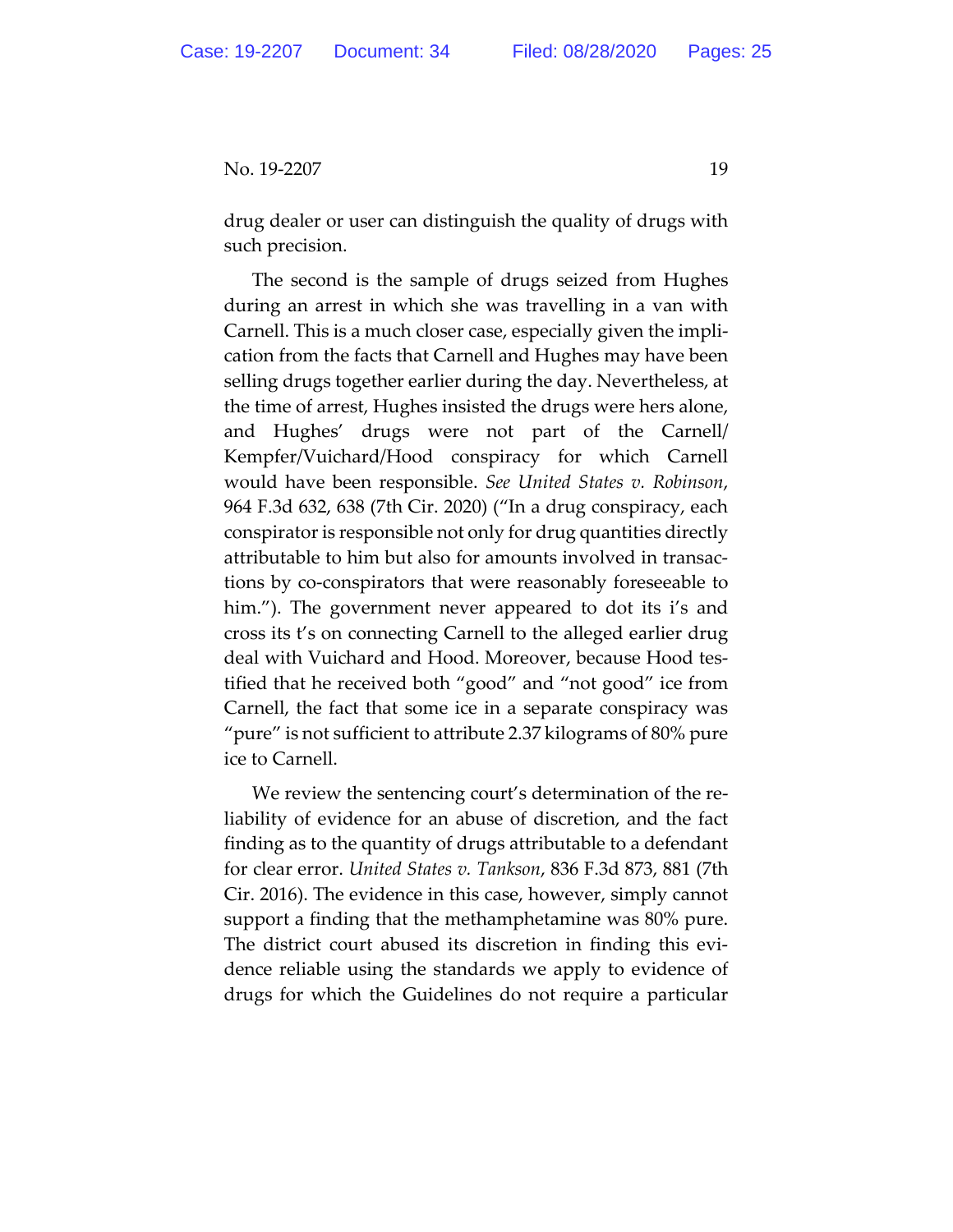level of purity. This is not a matter of a credibility determination by the district court. We do not doubt the testimony that the other defendants knew that they were buying and selling a substance that they considered to be "ice," or the testimony that they thought that the ice was of high quality. Instead, our determination is that these vague descriptions do not meet the government's burden of proof that the drug they were distributing, along with Carnell, was "d-methamphetamine hydrochloride of at least 80% purity," as described by U.S.S.G. 2D1.1, note C.

This is not to say that a lab report is always needed to meet the burden required by 2D1.1, note C. Nevertheless, even the Eighth Circuit, which disagrees with our newly proposed approach, has noted that:

> This is not to diminish the value of chemical testing when reasonably practicable, particularly given the increased penalties for "ice" methamphetamine and the relatively high purity level specified in the advisory Guidelines definition. Scientific testing of at least part of a quantity of suspected "ice" methamphetamine seized from a conspiracy is one of the strongest means by which the government can meet its burden of proving the methamphetamine attributed to a defendant is "ice" as defined in the Guidelines. *See United States v. Verdin–Garcia,* 516 F.3d 884, 896 (10th Cir. 2008) (explaining "[l]aboratory test results are perhaps more persuasive evidence of amounts and purities than eyewitness testimony or wiretapped conversations"). We also agree with the Third Circuit's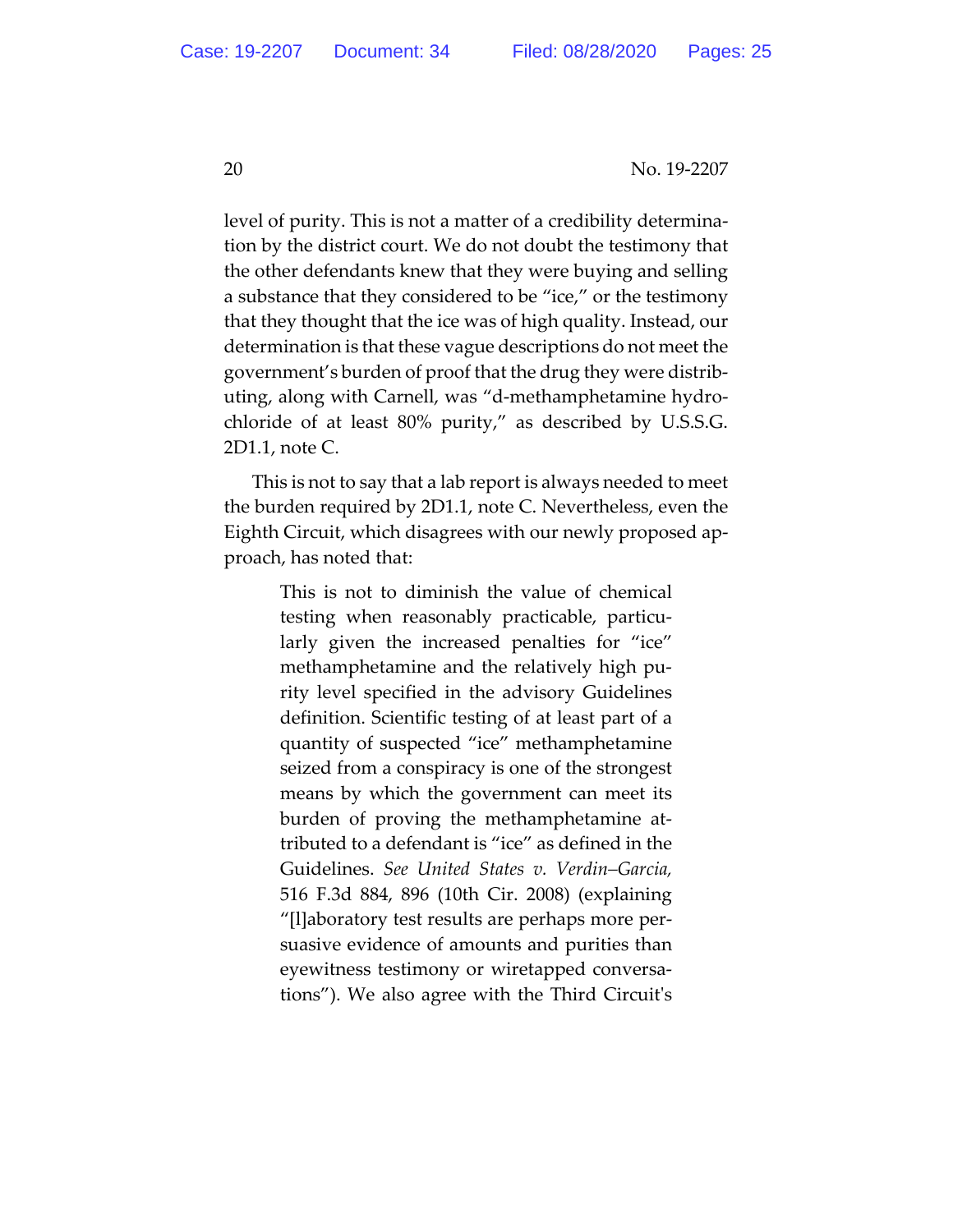observation that "where a written plea agreement is entered[,] questions of notice and proof at sentencing could be greatly minimized by simply including language in the plea agreement by which a defendant acknowledges the identity of the drugs involved." *United States v. Roman,* 121 F.3d 136, 141 n. 4 (3d Cir.1997).

*Walker*, 688 F.3d at 425 n.4. Nevertheless, we are not ruling out the possibility that there may be other evidence of purity. For example, the government could provide evidence connecting the visual description of the methamphetamine to the purity—for example if the government had evidence that methamphetamine will not appear in crystalline form until it is at least 80% pure. But we cannot rely on the expertise of a drug user, dealer, or law enforcement officer alone to determine that methamphetamine is more than 80% pure as opposed to 79% pure, and the Guidelines clearly require a more exacting determination than it does for crack and cocaine, for example.

We also leave for another day the question of whether all of the methamphetamine attributable to a defendant must be tested, and if not, what would constitute a reliably representative sample. In this case, none of the ice attributable to the conspiracy had been tested.

The two cases from our Circuit on which the government places weight shed light only around the edges of the question that confronts us today. In *United States v. McEntire*, 153 F.3d 424 (7th Cir. 1998), we allowed circumstantial evidence and the evidence of experts to fill in the gaps where the laboratory testing was not able to distinguish between l-methamphetamine and d-methamphetamine. *See* note 2, supra. In that case, however, the court accepted the testimony of a DEA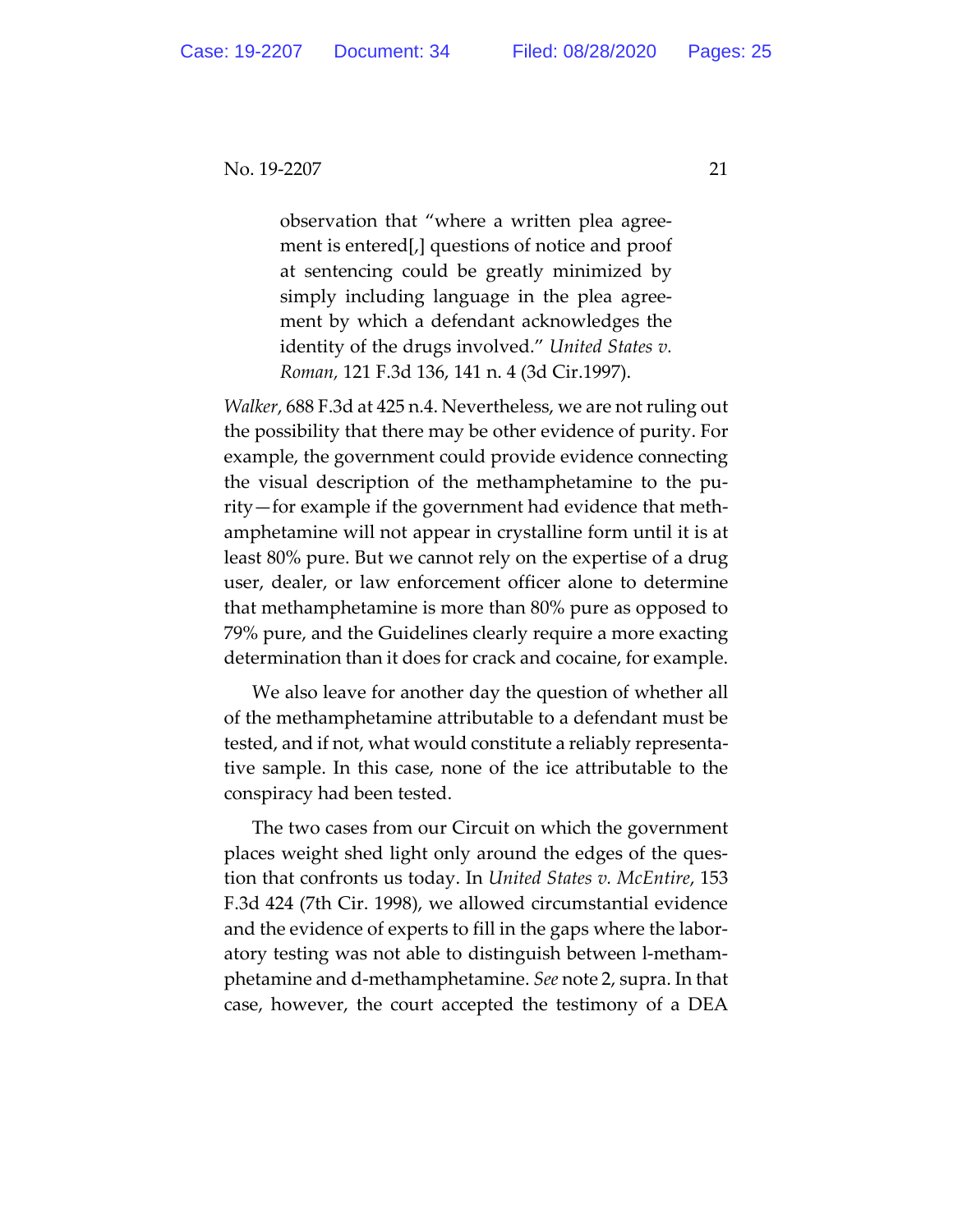expert that l-methamphetamine is simply the result of a failed attempt at manufacturing d-methamphetamine, does not provide a euphoric high, and therefore has no demand or value on the street, and in fact had been found in only .07% of all samples analyzed by DEA chemists in 10,710 cases over sixteen years. *Id.* at 429–30. In contrast, there is no similar expert testimony that met the government's burden to prove that the methamphetamine in this case was at least 80% pure.

Our decision in *United States v. Castenada*, 906 F.3d 691 (2018), fails to provide a clear precedent for establishing the government's burden to demonstrate the identity of ice. *Id.* at 694. In *Castenada*, the court dedicated one short paragraph to the issue of determining whether the drug at issue could be identified as ice as opposed to generic methamphetamine. In *Castenada*, however, the answer was not relevant. The government charged Castenada's co-defendants with distributing large quantities of mixtures containing methamphetamine, but charged Castenada himself with distributing a much smaller quantity of ice. Castenada argued he should not be charged with the distribution of ice when his co-conspirators had been charged with distributing a mixture of methamphetamine. The district court, however, concluded that the higher quantity of generic methamphetamine was the equivalent of the lower quantity of ice attributed to Castenada for purposes of sentencing, and so the distinction was not critical to Castenada's sentence. *Id.* at 694–95. Moreover, methamphetamine seized from a co-conspirator was tested and found to be 100% pure. *Id.* at 694. Here we have no laboratory tests from methamphetamine directly linked to this conspiracy, and the distinction between a finding of ice or simply a mixture of methamphetamine would have an impact on Carnell's sentence.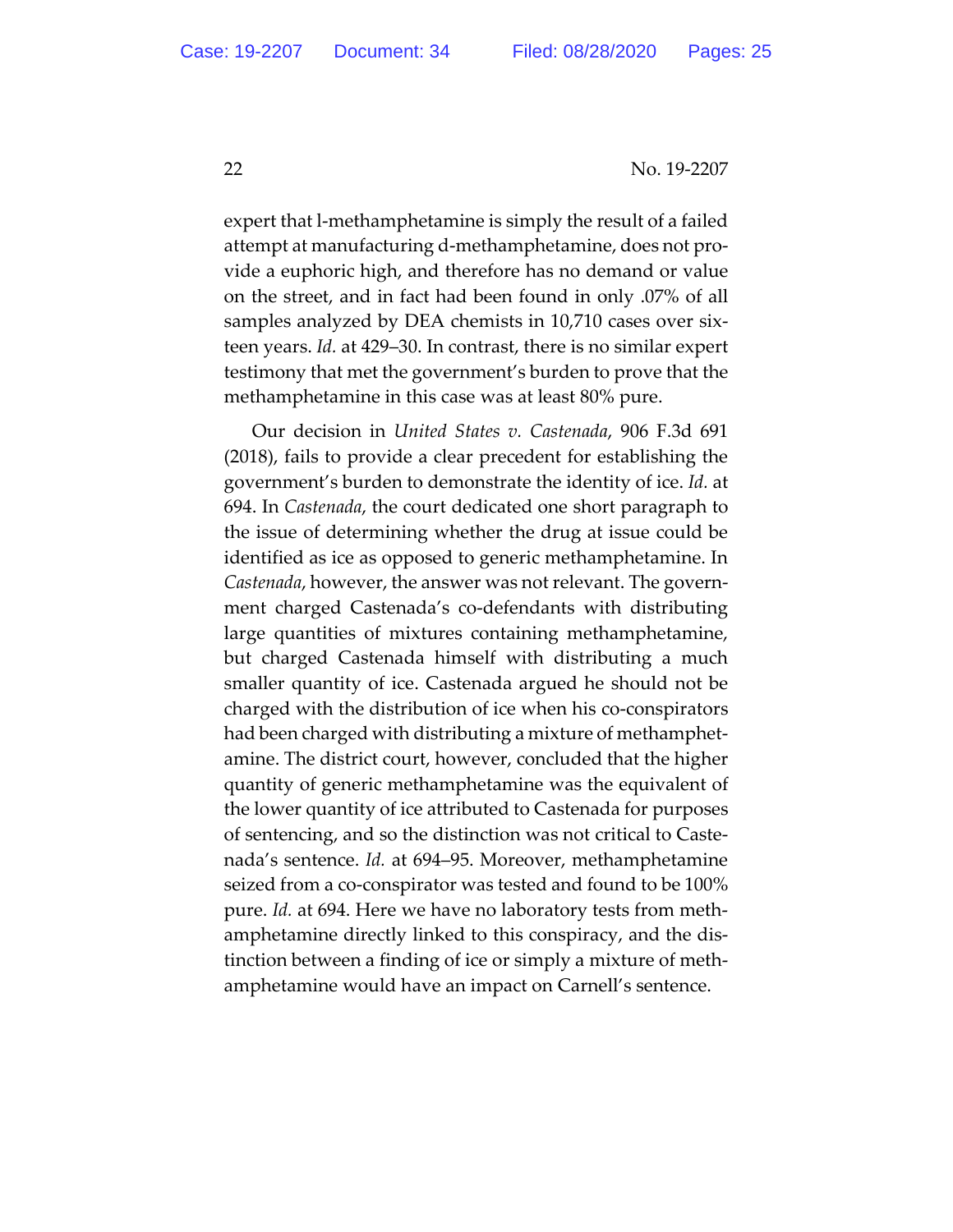Neither *McEntire* nor *Castenada* directly answer the question we face today, and therefore our decision here does not explicitly overrule our earlier precedent. It does, however, create conflict with the Eighth Circuit's decision in *United States v. Walker*, 688 F.3d 416 (8th Cir. 2012). It appears as though other circuit courts have largely avoided addressing the question of the government's burden in demonstrating that ice meets the definition set forth in the Guidelines. Some have touched upon the question of the sentencing disparity between methamphetamine and ice. *See, e.g., United States v. Burgos-Vasquez*, 784 F. App'x 663, 670 (11th Cir. 2019); *United States v. Flores-Perez*, 749 F. App'x 793, 798–99 (11th Cir. 2018); *United States v. Kort*, 440 F. App'x 678, 683–85 (10th Cir. 2011). Other courts have pointed out the disparity, but ultimately concluded that they did not need to determine whether the drugs at issue should be classified as methamphetamine or ice because the distinction did not matter to the sentence, as in *Castenada*. *See, e.g*., *United States v. Martinez*, 872 F.3d 293, 301– 03 (5th Cir. 2017); *United States v. Patterson*, 713 F. App'x 916, 918 (11th Cir. 2017); *United States v. Fisher*, 319 F. App'x 795, 797 (11th Cir. 2009); *United States v. Varela*, 586 F.3d 1249, 1251 n.3 (10th Cir. 2009); *United States v. Verdin-Garcia*, 516 F.3d 884, 897 (10th Cir. 2008) ("We therefore need not reach at all the question whether the evidence was sufficient to prove by a preponderance that the disputed narcotics alleged to be "ice" were in fact 80% pure.); *United States v. Cook*, 224 F. App'x 794, 799–800 (10th Cir. 2007).

Because of our disagreement with the Eighth Circuit, we have circulated this opinion among all judges of this court in regular active service, pursuant to Circuit Rule 40(e). No judge favored a rehearing en banc on the question of whether at sentencing circumstantial evidence by users, dealers and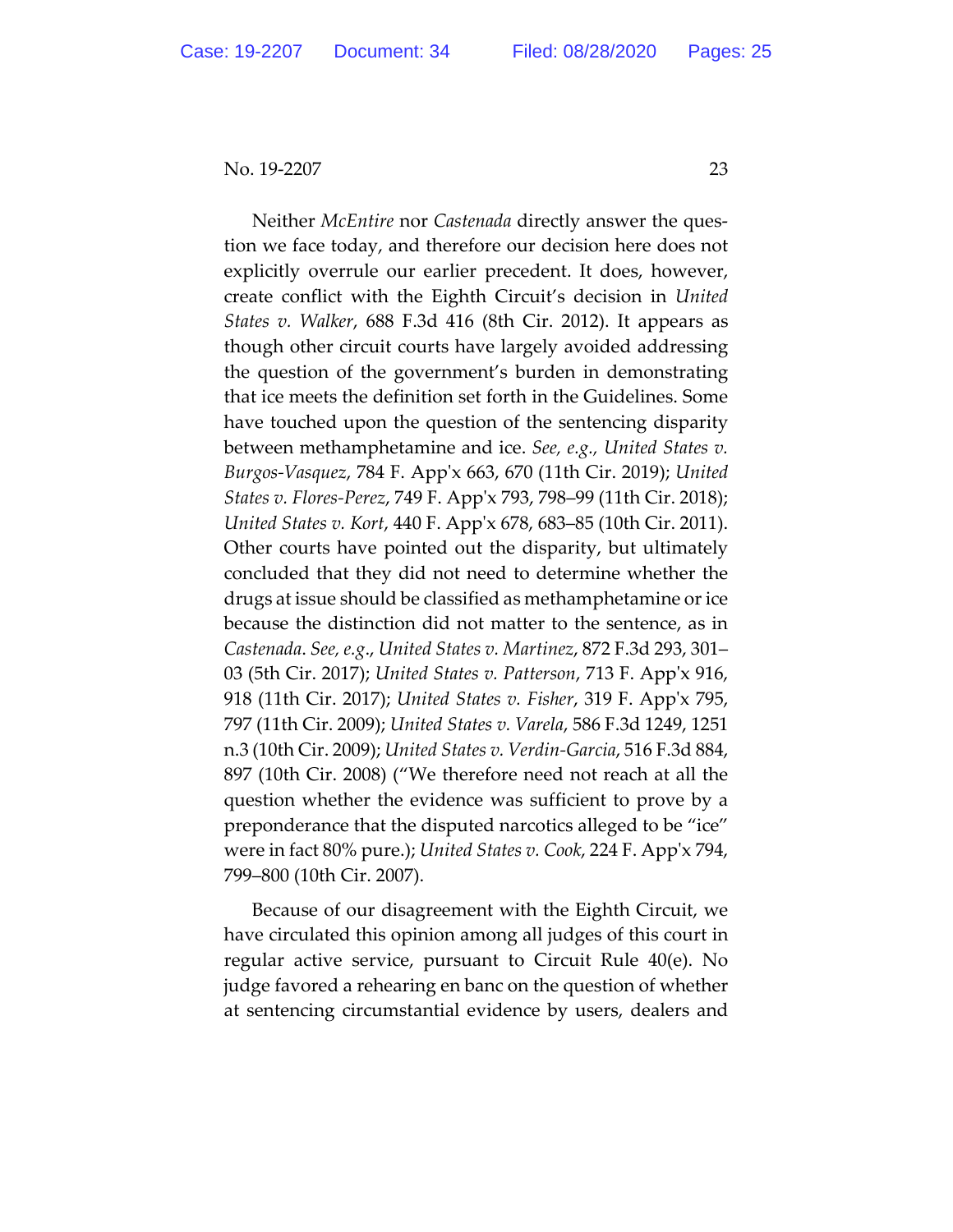law enforcement that a drug appears to be ice based on look, smell, effect, nomenclature or the like will suffice to meet the government's burden, by a preponderance of the evidence, that a drug is at least 80% pure methamphetamine.

#### B. *The confrontation clause issue.*

Although we now hold that the circumstantial evidence by users, dealers and law enforcement that a drug appears to be ice based on look, smell, effect, nomenclature or the like will not suffice to meet the government's burden, by a preponderance of the evidence, that a drug is at least 80% pure methamphetamine, we also hold that the district court did not err by admitting the government's lab reports where the analysts and scientists who drafted those reports were not made available for confrontation in the courtroom. "Sentencing courts have long enjoyed discretion in the sort of information they may consider when setting an appropriate sentence." *Dean v. United States*, 137 S. Ct. 1170, 1175 (2017). Because the "Sixth Amendment's confrontation clause does not apply to a sentencing proceeding, the court may rely on the testimony or other statements of a witness even if that witness has not been subject to cross-examination by the defendant." *United States v. Ghiassi*, 729 F.3d 690, 695–96 (7th Cir. 2013); See also *United States v. Campuzano-Benitez*, 910 F.3d 982, 990 (7th Cir. 2018) ("[T]he Confrontation Clause in the Sixth Amendment does not apply at sentencing.). Carnell tries to do an end-run around these precedents, by stating that his inability to test the reliability of the lab reports by confronting the authors infringed upon his right to due process rather than his Sixth Amendment rights. But dressing his confrontation clause argument in due process clothes gets him no farther. Early Supreme Court cases also relied on the due process clause in